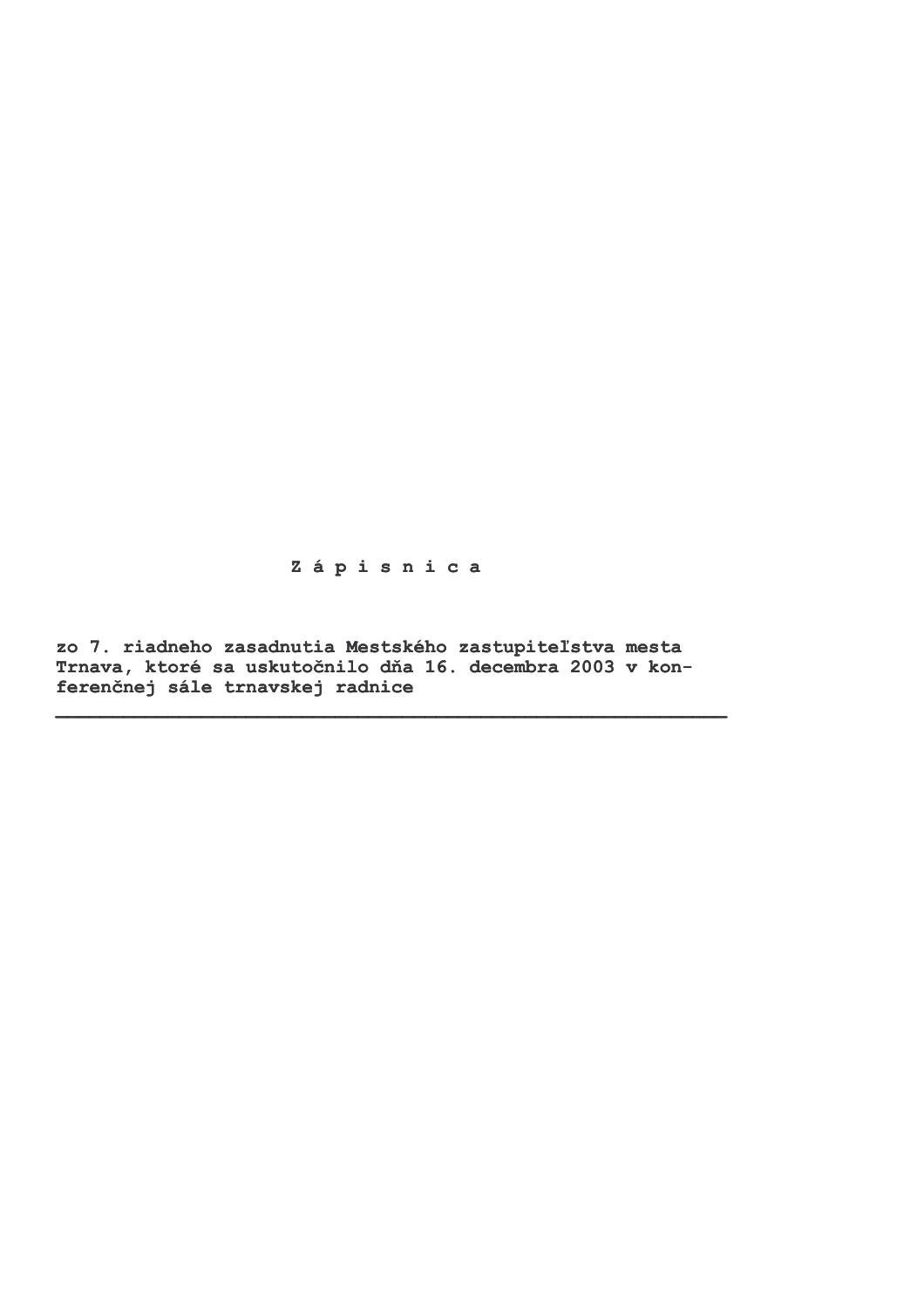## Zápisnica

zo 7. riadneho zasadnutia Mestského zastupiteľstva mesta Trnava, ktoré sa uskutočnilo dňa 16. decembra 2003 v konferenčnej sále trnavskej radnice

Prítomní: Ing. Bošnák, primátor mesta 31 poslancov MZ mesta Trnava Ing. Holkovič, hlavný kontrolór Mgr. Keleši, náčelník mestskej polície Ing. Tibenský, prednosta mestského úradu 8 vedúcich odborov mestského úradu 3 vedúci úsekov mestského úradu 4 zástupcovia mestských organizácií 11 riaditeľov škôl 1 zástupca orgánu štátnej správy zapisovateľka

Program:

- a) Otvorenie
- 1.1) Návrh Všeobecne záväzného nariadenia o dani z nehnuteľností na rok 2004
- 2.1) Návrh Všeobecne záväzného nariadenia, ktorým sa vydáva doplnok č. 2) k VZN č. 105 o zmluvných prevodoch vlastníctva majetku mesta v znení VZN č. 163
- 3.1) Návrh Všeobecne záväzného nariadenia, ktorým sa mení a dopĺňa VZN č. 76 o ochrane nefajčiarov obmedzením fajčenia na území mesta Trnava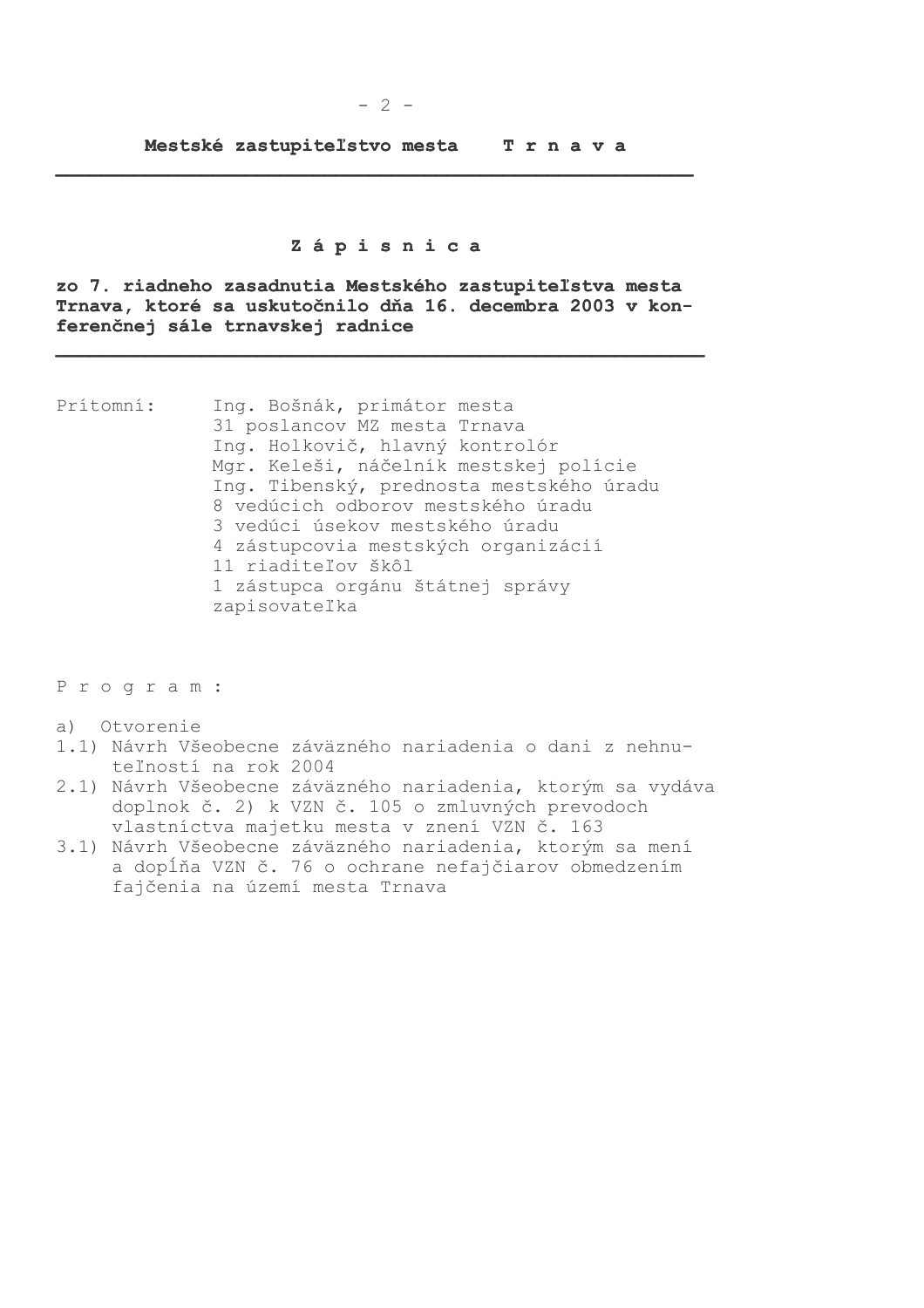- 4.1) Návrh Všeobecne záväzného nariadenia, ktorým sa vydáva doplnok č. 6 k VZN č. 149 o miestnych poplatkoch
- 5.1) Návrh Všeobecne záväzného nariadenia, ktorým sa vydáva doplnok č. 1) k VZN č. 171 o nakladaní s komunálnymi odpadmi a drobnými stavebnými odpadmi
- 6.1) Návrh Všeobecne záväzného nariadenia, ktorým sa vydáva doplnok č. 1) k VZN č. 192/2003 na vykonanie niektorých ustanovení zákona o sociálnej pomoci a stanovení výšky úhrad za sociálne služby mestom Trnava
- 7.1) Návrh Všeobecne záväzného nariadenia Požiarny požiadok mesta Trnava
- 8.1) Rozpočet mesta Trnava na rok 2004
- 8.2) Aktualizácia rozpočtu mesta Trnava na rok 2003
- 9.1) Novela Zásad hospodárenia a nakladania s majetkom mesta a majetkom v štátnom vlastníctve, ktorý bol mestu zverený
- 10.) Majetkové záležitosti
- 11.1) Predaj bytov
- 11.2) Návrh na výnimky z nakladania s bytmi vo vlastníctve mesta Trnava
- 11.3) Informatívna správa o pridelení bytovej náhrady Florianovi Šándorovi na ul. Golianova č. 18
- 12.1) Vyhodnotenie Medzinárodného hudobného festivalu DOBROFEST - TRNAVA 2003, návrh rozpočtu festivalu a organizačného zabezpečenia na rok 2004
- 13.1) Návrh na voľbu prísediaceho pre Okresný súd v Trnave
- 14.1) Návrh zmeny Odmeňovacieho poriadku zamestnancov mesta Trnava
- 15.1) Informatívna správa o využívaní športovísk základných škôl, ktorých zriaďovateľom je mesto Trnava
- 16.1) Plnenie uznesení Mestského zastupiteľstva mesta Trnava s termínom plnenia do 28.11.2003
- Rôzne 17)
- 18) Interpelácie poslancov mestského zastupiteľstva
- 19) Rekapitulácia uznesení
- Záver  $20)$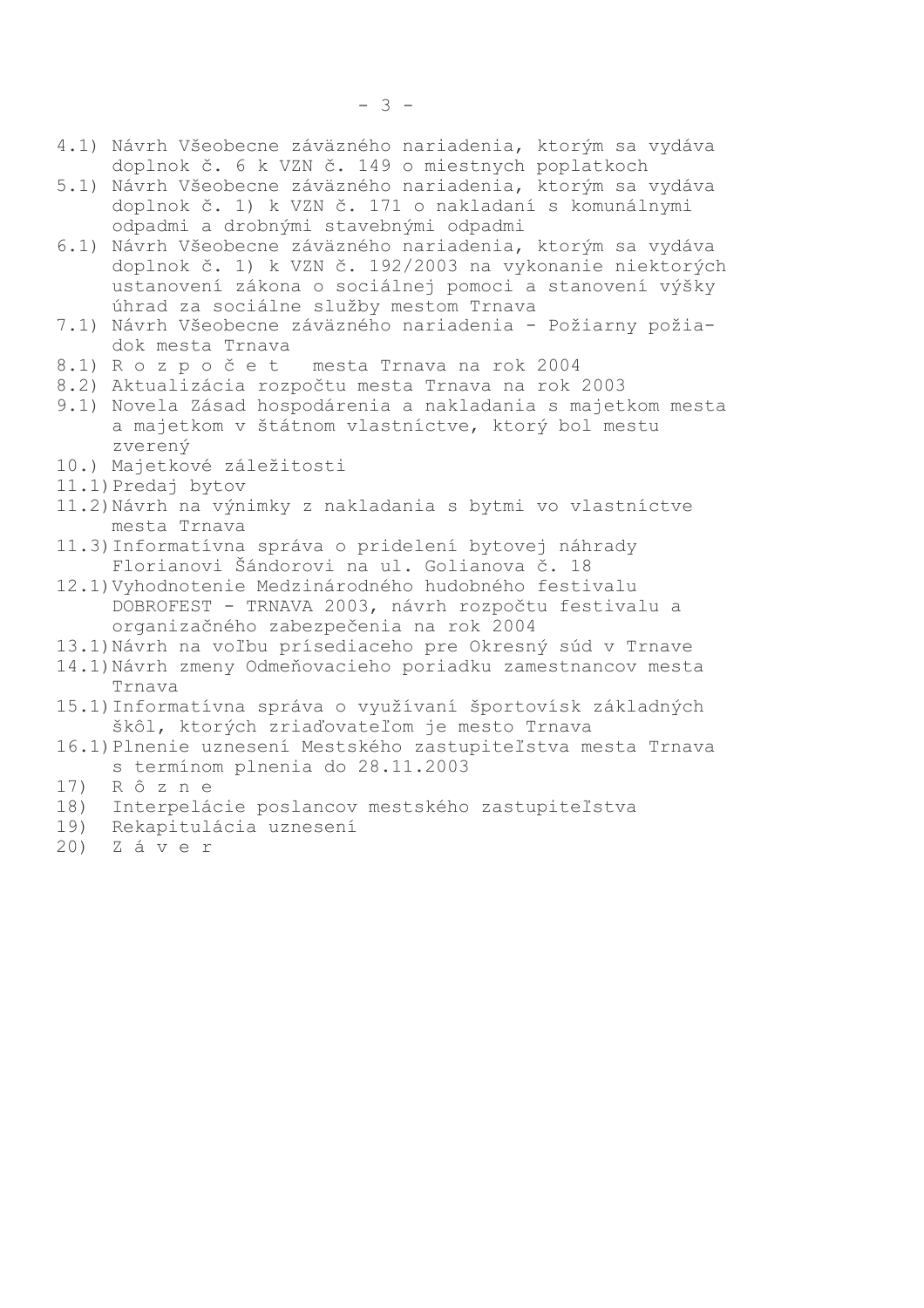7. riadne zasadnutie Mestského zastupiteľstva mesta Trnava otvoril a viedol Ing. Štefan Bošnák, primátor mesta. Na rokovaní mestského zastupiteľstva privítal prítomných poslancov mestského zastupiteľstva a ostatných prizvaných.

Po úvodnej časti rokovania primátor mesta skonštatoval, že na zasadnutí je prítomných celkom 21 poslancov, takže mestské zastupiteľstvo bolo uznášaniaschopné. (V priebehu rokovania sa zvýšil počet poslancov na 31.)

Z neúčasti na rokovaní mestského zastupiteľstva sa písomne neospravedlnil žiadny z poslancov MZ.

Za overovateľov zápisnice zo 7. riadneho zasadnutia mestského zastupiteľstva boli určení poslanci MZ: Ing. Augustín Pullmann a Jaroslav Kralčák.

Na rokovaní bola overená zápisnica z rokovania mestského zastupiteľstva, ktoré sa uskutočnilo dňa 28.10.2003. Overovatelia zápisnice Ing. Janka Drábiková a Prof. Bohumil Chmelík koštatovali, že obsah zápisnice sa zhoduje s priebehom rokovania.

Mestská rada mesta Trnava do pracovného predsedníctva určila poslancov MZ: Ing. Ľudovíta Dauča a Ing. Jozefa Tomeka.

Na zasadnutí mestského zastupiteľstva boli do pracovného predsedníctva doplnení poslanci MZ: Prof. Bohumil Chmelík a Ing. Janka Drábiková. Vzhľadom k tomu, že Ing. Tomek sa ospravedlnil z neúčasti na časti rokovania mestského zastupiteľstva, v pracovnom predsedníctve ho nahradil pán Karol Opatovský.

Mestská rada odporučila za predsedníčku návrhovej komisie MUDr. Boženu Štegmannovú, poslankyňu MZ. Na zasadnutí mestského zastupiteľstva boli za členov návrhovej komisie odporučení poslanci MZ: Ing. Juraj Jurák a Stanislav Hric.

Pripomienky k zloženiu návrhovej komisie neboli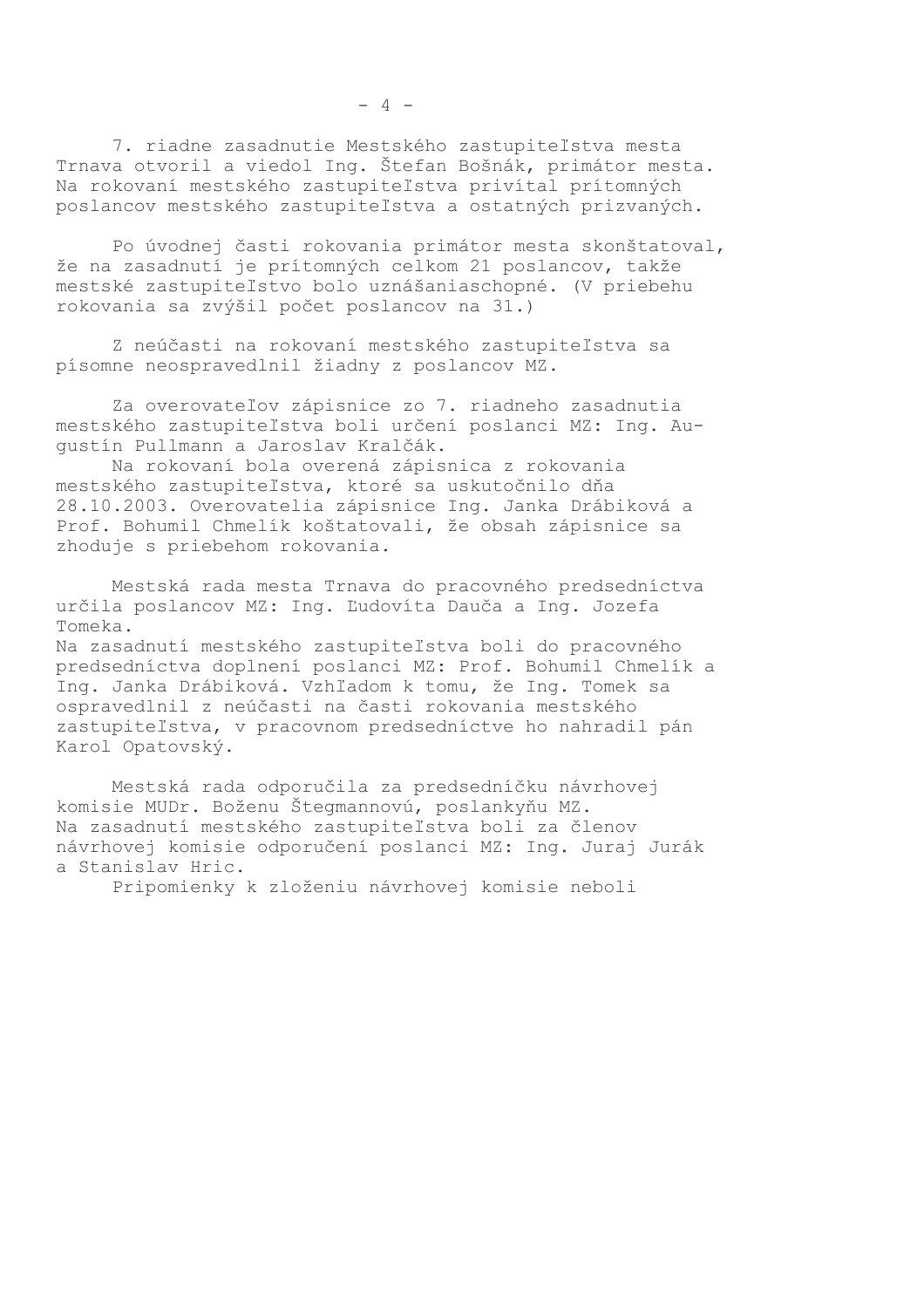| vznesené.<br>Kontrolný súčet poslancov MZ: 21. |                                                                                                                                                                                                        |
|------------------------------------------------|--------------------------------------------------------------------------------------------------------------------------------------------------------------------------------------------------------|
|                                                | Hlasovaním (19:0:2) bolo jej zloženie schválené.                                                                                                                                                       |
|                                                | Mestská rada mesta Trnava na svojom zasadnutí dňa<br>9. decembra 2003 odporučila nasledovné úpravy<br>v programe rokovania mestského zastupiteľstva:<br>a) vypustiť z rokovania                        |
|                                                | materiál č. 4.1. z dôvodu, že prerokovanie predmetného<br>materiálu bolo podmienené schválením vládneho návrhu<br>zákona č. 390 v NR SR, ktorým sa mení a dopĺňa zákon<br>č. 223/2001 Z.z. o odpadoch. |
|                                                | Do dnešného dňa nebol zákon zverejnený v zbierke zákonov<br>ani podpísaný prezidentom SR.<br>b) vypustiť z rokovania                                                                                   |
|                                                | materiál č. 5.1. z dôvodu, že textácia vyplýva z novely<br>zákona č. 223/2001 Z.z. o odpadoch, ktorého presné zne-<br>nie a účinnosť nie je známa                                                      |
| $\subset$ )                                    | materiál č. 10.13. - Predaj pozemkov vo vlastníctve mesta<br>Trnava pod garážami v lokalite ulíc Prechodná a Oblúková<br>- preznačiť na 10.11                                                          |
|                                                | d) stiahnuť z rokovania<br>materiál č. 11.3. - Informatívna správa o pridelení<br>bytovej náhrady Florianovi Šándorovi na ul. Golianova<br>18                                                          |
|                                                | e) zaradiť do programu rokovania<br>materiál č. 11.4. - Návrh na výnimku z nakladania<br>s bytmi vo vlastníctve mesta Trnava - Peter Suchoň<br>a manželku.                                             |

Ing. Bošnák, primátor mesta - do bodu "rôzne" odporučil zaradiť materiál o prenájme nebytových priestorov v objekte Poliklinika Starohájska 2, Trnava. Vzhľadom k tomu, že na rokovaní mestskej rady dňa 9.12.2003 nebolo hlasovaním (5:0:5) prijaté uznesenie k predloženému materiálu, využil čl. IV. ods. 36 Rokovacieho poriadku mestskej rady a materiál predkladá na najbližšie rokovanie mestského zastupiteľstva.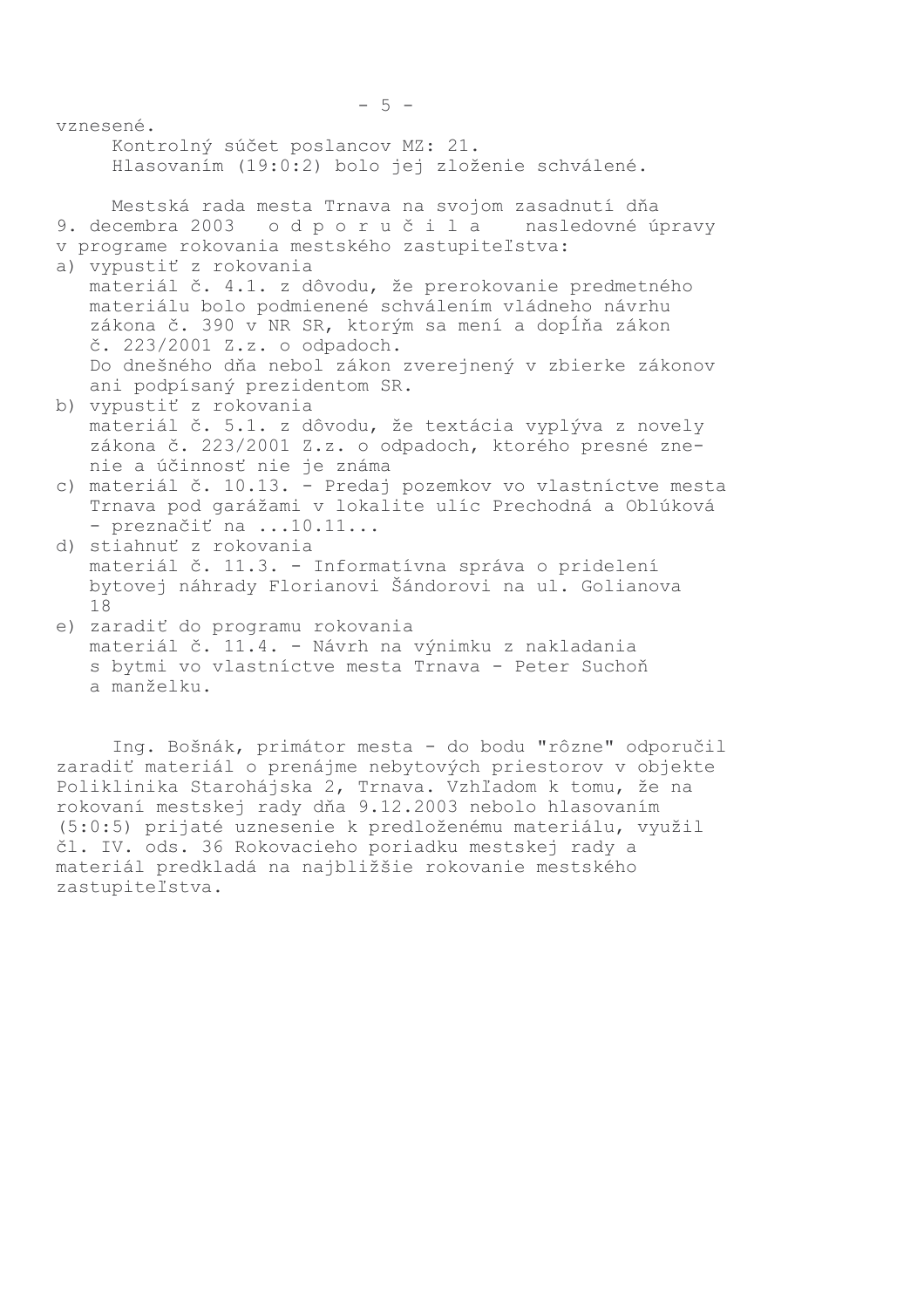Hlasovaním (21:0:0) boli prijaté odporúčania mestskej rady k programu rokovania. Hlasovaním (22:0:0) bol prijatý program rokovania mestského zastupiteľstva, v ktorom bolo zahrnuté i

odporúčanie primátora mesta.

Následne boli prerokované písomné materiály, ktoré boli zaradené do programu rokovania:

Materiál č. 1.1.

# Návrh Všeobecne záväzného nariadenia o dani z nehnuteľností na rok 2004

Spravodajca MR: Ing. Vladimír Butko

Ing. Butko, zástupca primátora - konštatoval, že vyrúbená daň bude mať organizačný dopad na realizáciu výkonov správy daní. Na mestskom úrade budú preto urobené opatrenia, aby daň bola vyrúbená včas.

Na rokovaní mestského zastupiteľstva k materiálu pripomienky neboli vznesené.

Mestská rada hlasovaním odporučila materiál na rokovanie mestského zastupiteľstva s návrhom: a) vypustiť na str.  $7-1/1/9$ 

časť textu "Pre kat. územie Modranka je hodnota pôdy za 1 m2 stanovená vo výške 0,00 Sk/m2."

b) v čl. 5 na str. 7-1/1/16 upraviť číslovanie a v texte VZN upraviť pravopis.

Kontrolný súčet poslancov MZ: 22.

Hlasovaním (21:0:1) bolo prijaté odporúčanie mestskej radv.

Hlasovaním (21:0:0) bolo prijaté uznesenie MZ č. 217, ktorým bolo schválené všeobecne záväzné nariadenie č. 200.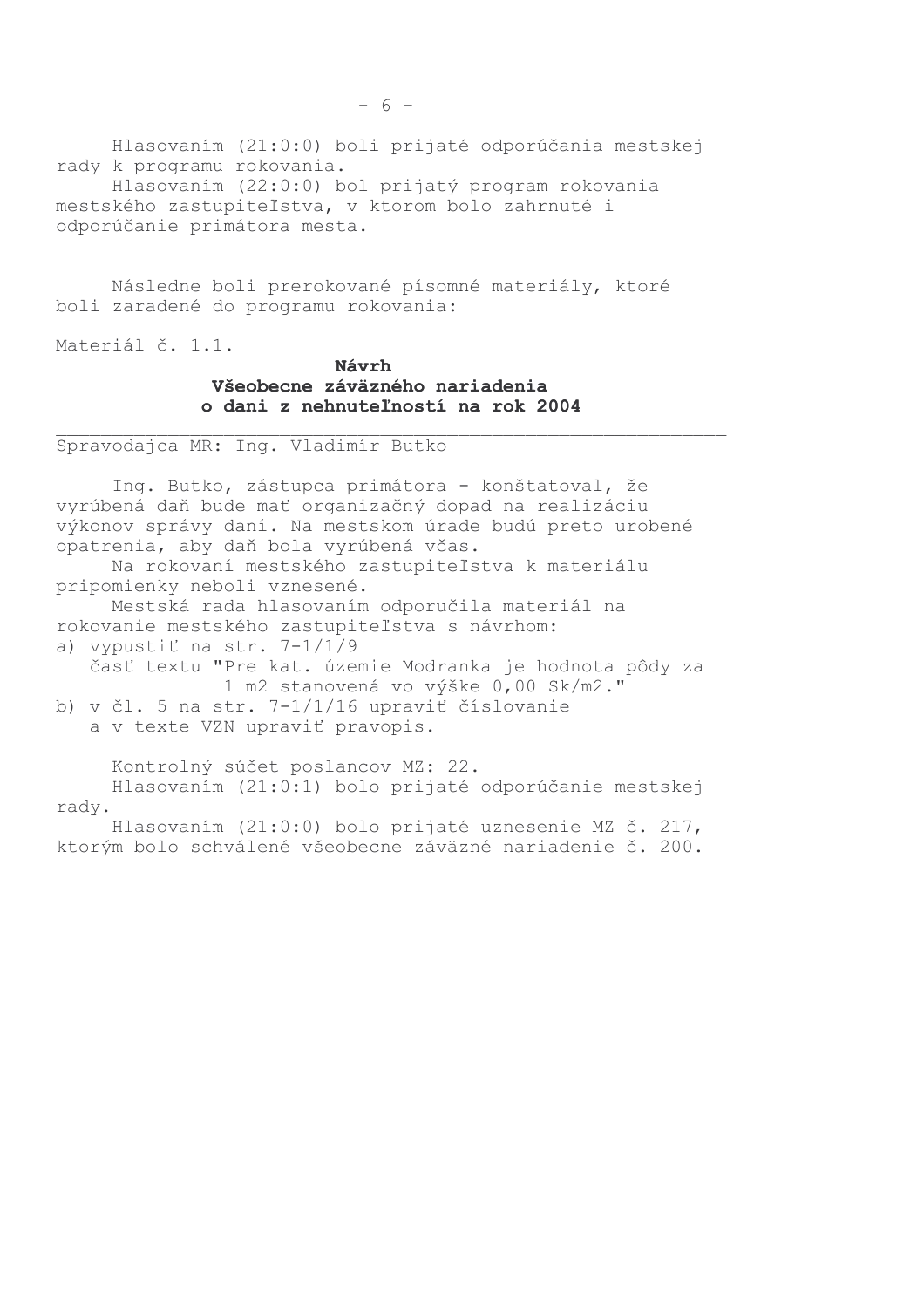$-7-$ 

Materiál č. 2.1.

Návrh Všeobecne záväzného nariadenia ktorým sa vydáva doplnok č. 2) k VZN č. 105 o zmluvných prevodoch vlastníctva majetku mesta v znení VZN č. 163

## Spravodajca MR: MUDr. Pavol Caudt

Spravodajskú správu za zatiaľ neprítomného MUDr. Caudta predniesol Ing. Butko.

Na rokovaní mestského zastupiteľstva k materiálu pripomienky neboli vznesené.

Mestská rada hlasovaním odporučila materiál na rokovanie mestského zastupiteľstva bez pripomienok.

Kontrolný súčet poslancov MZ: 22. Hlasovaním (22:0:0) bolo prijaté uznesenie MZ č. 218, ktorým bolo schválené VZN č. 201.

Ing. Bošnák, primátor mesta požiadal mestský úrad, aby ukladacia časť v uzneseniach, ktorými sa schvaľujú všeobecne záväzné nariadenia bola textove ujednotená.

Materiál č. 3.1.

#### Návrh

### Všeobecne záväzného nariadenia ktorým sa mení a dopĺňa VZN č. 76 o ochrane nefajčiarov obmedzením fajčenia na území mesta Trnava

Spravodajca MR: pán Karol Opatovský

Rozprava:

Hric - žiadal vysvetlenie k textu na str. 7-3/1/5 v bode 10) v súvislosti s pizzériami. Pretože v týchto zariadeniach sa fajčí i počas podávania obeda. Ako príklad uviedol pizzériu pri radnici. Tiež poukázal i na fajčenie počas diskoték napr. v zariadení Relax, čím dochádza k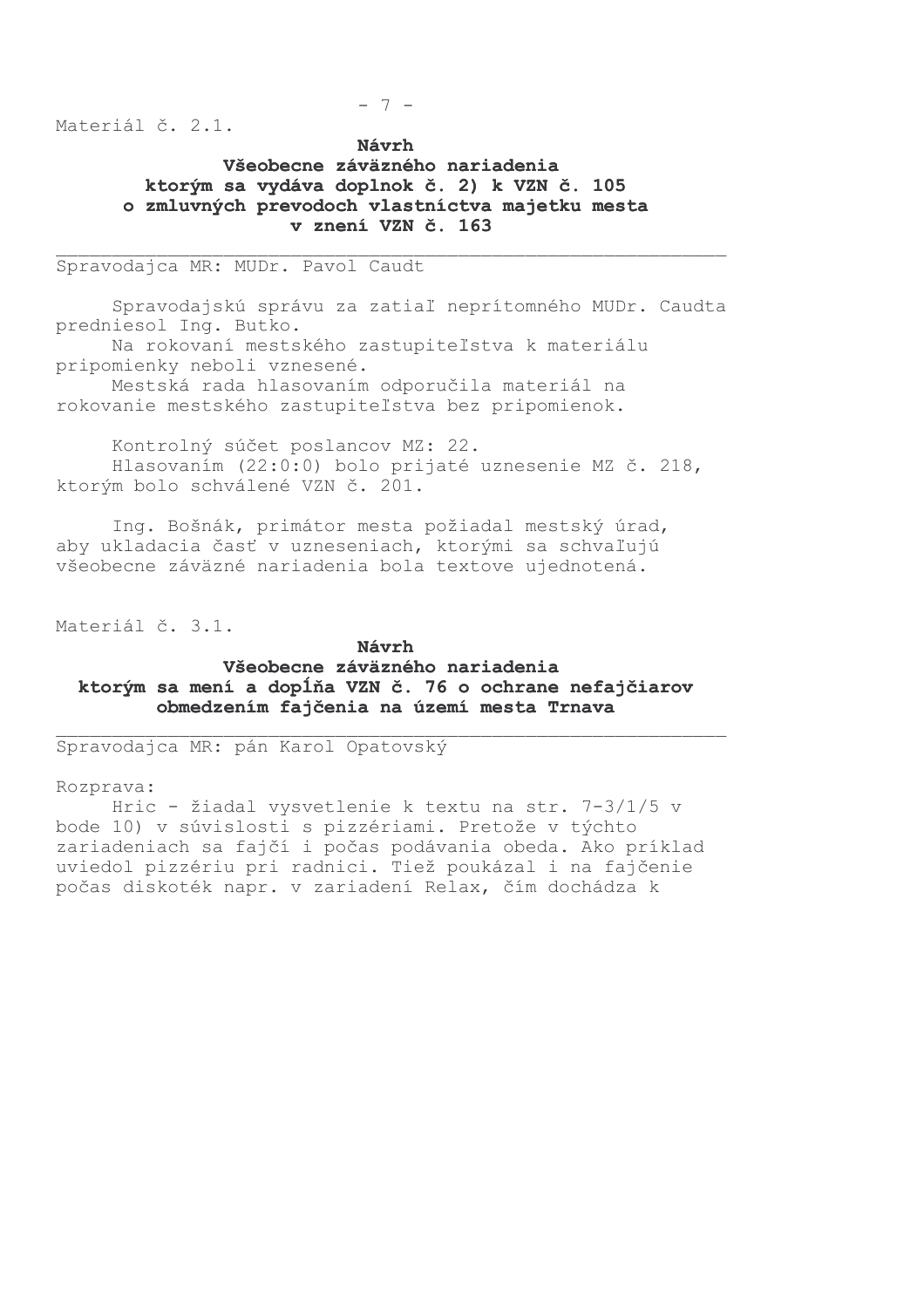neustálemu porušovaniu VZN.

Ing. Bošnák, primátor mesta - totálny zákaz fajčenia v zákone nie je stanovený, zákon hovorí o zákaze fajčenia počas podávania raňajok, obedov, večerí a o vyhradení priestoru.

K druhej časti pripomienky uviedol, že je to otázka rešpektovania zákona. Zo strany mestského úradu je potrebné vykonávať kontroly a ak sa vyskytnú nedostatky, riešiť blokovou pokutou priamo na mieste.

Bc. Šulganová, odbor komunálnych služieb MsÚ stotožnila sa s vyjadrením primátora mesta a uviedla, že nie je možné presne určiť čas raňajok, obedov a večerí. Zároveň podotkla, že samotné diskotéky nie sú klasifikované ako kultúrne zariadenia.

Ing. Bošnák, primátor mesta - uviedol, že materiál vyplynul z novely zákona, mesto preto nemôže ísť nad jeho rámec. Záležitosť zákazu fajčenia môže upraviť mesto vo svojich zariadeniach, ale v súkromných to nie je možné.

Ing. Pullmann - v čl. 1 bod 1) odporučil ponechať len ... MHD..., pretože prvá časť je citáciou zákona.

Prof. Chmelík - konštatoval, že zákonom nie je definované, čo je zariadenie kultúrne, reštauračné alebo zábavné. V tomto by malo byť jasno a malo by to byť i súčasťou predloženého materiálu.

Bc. Šulganová - konštatovala, že v starom zákone to bolo jasne určené, avšak zákon bol zrušený a v novom to definované nie je. Rovnako nie sú určené ani cenové skupiny.

Ing. Bošnák, primátor mesta - uviedol, že mesto vo svojich zariadeniach by malo zákaz fajčenia vydať a záležitosť riešiť dodatkom k nájomným zmluvám.

Kontrolný súčet poslancov MZ: 21.

Mestská rada hlasovaním odporučila materiál na rokovanie mestského zastupiteľstva s úpravou technických pripomienok.

Za technickú pripomienku bol považovaný aj návrh poslanca Pullmanna.

Hlasovaním (19:1:1) bolo prijaté uznesenie MZ č. 219, ktorým bolo schválené VZN č. 202.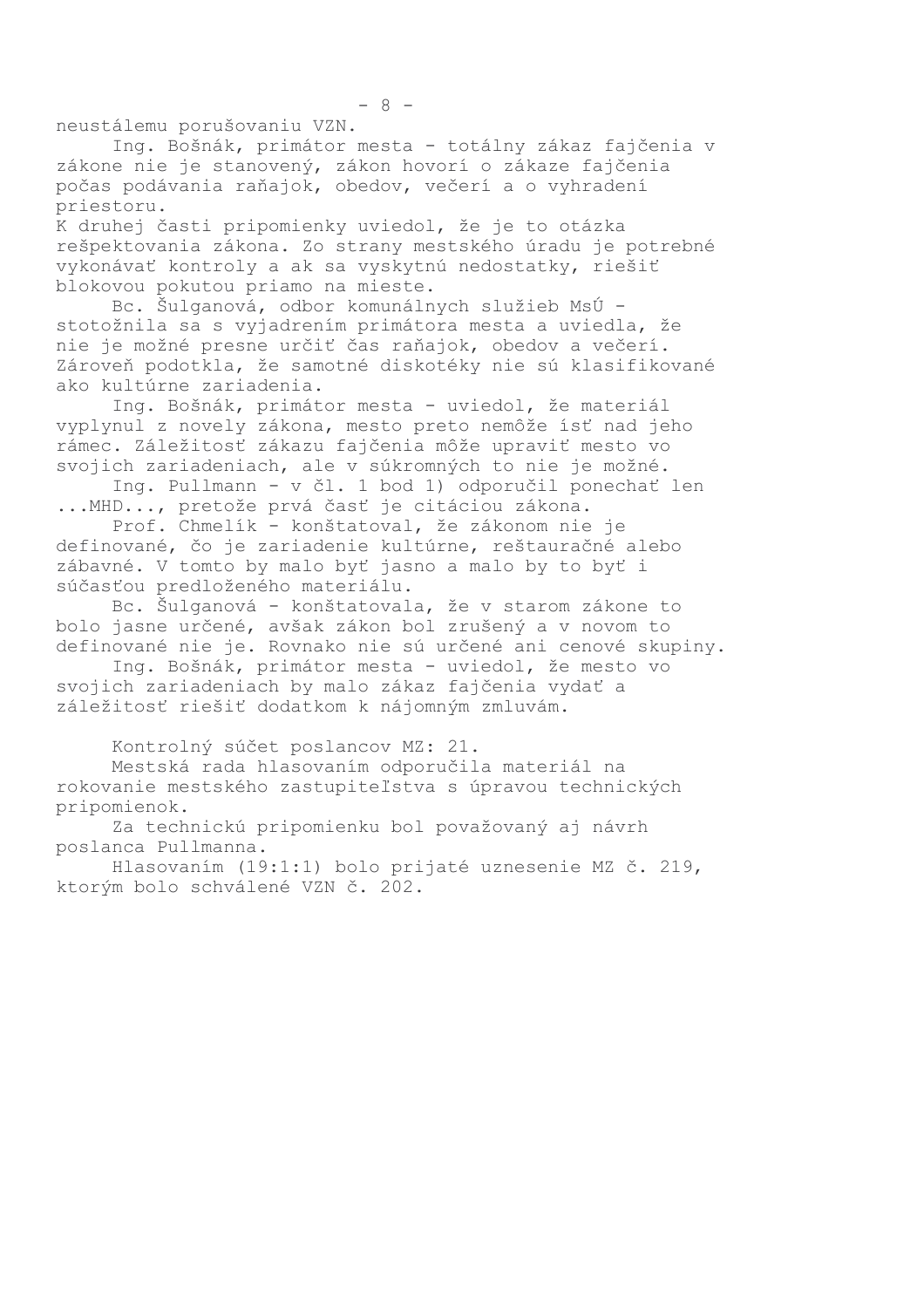$-9-$ 

Materiál č. 4a.1.

# Návrh Všeobecne záväzného nariadenia č. ktorým sa vydáva doplnok č. 5) k VZN č. 149 o miestnych poplatkoch

Spravodajca MR: pán Eduard Čechovič

Čechovič, DUČMR - v rámci spravodajskej správy upozornil na zmeny vo výške poplatkov, v súvislosti so zberom komunálnych odpadov, ktoré odporučila mestská rada. Uviedol, že navrhované poplatky stále nepokrývajú výšku nákladov súvisiacich so zberom a likvidovaním komunálneho odpadu.

Ing. Bošnák, primátor mesta - termín zverejnenia VZN odporučil stanoviť na 16.12.2003, aby predmetné VZN nadobudlo účinnosť dňom 1.1.2004.

Kontrolný súčet poslancov MZ: 22.

Mestská rada hlasovaním odporučila materiál na rokovanie mestského zastupiteľstva bez pozmeňovacích návrhov.

V rámci rozpravy na rokovaní mestského zastupiteľstva pripomienky k materiálu neboli vznesené.

Hlasovaním (20:0:2) bolo prijaté uznesenie MZ č. 220, ktorým bolo schválené VZN č. 203. V ukladacej časti uznesenia bol upravený termín na ...16.12.2003...

Materiál č. 6.1.

Návrh Všeobecne záväzného nariadenia ktorým sa vydáva doplnok č. 1) k VZN č. 192/2003 na vykonanie niektorých ustanovení zákona o sociálnej pomoci a ustanovení výšky úhrad za sociálne služby mestom Trnava

Spravodajca MR: MUDr. Božena Štegmannová

Mestská rada hlasovaním odporučila materiál na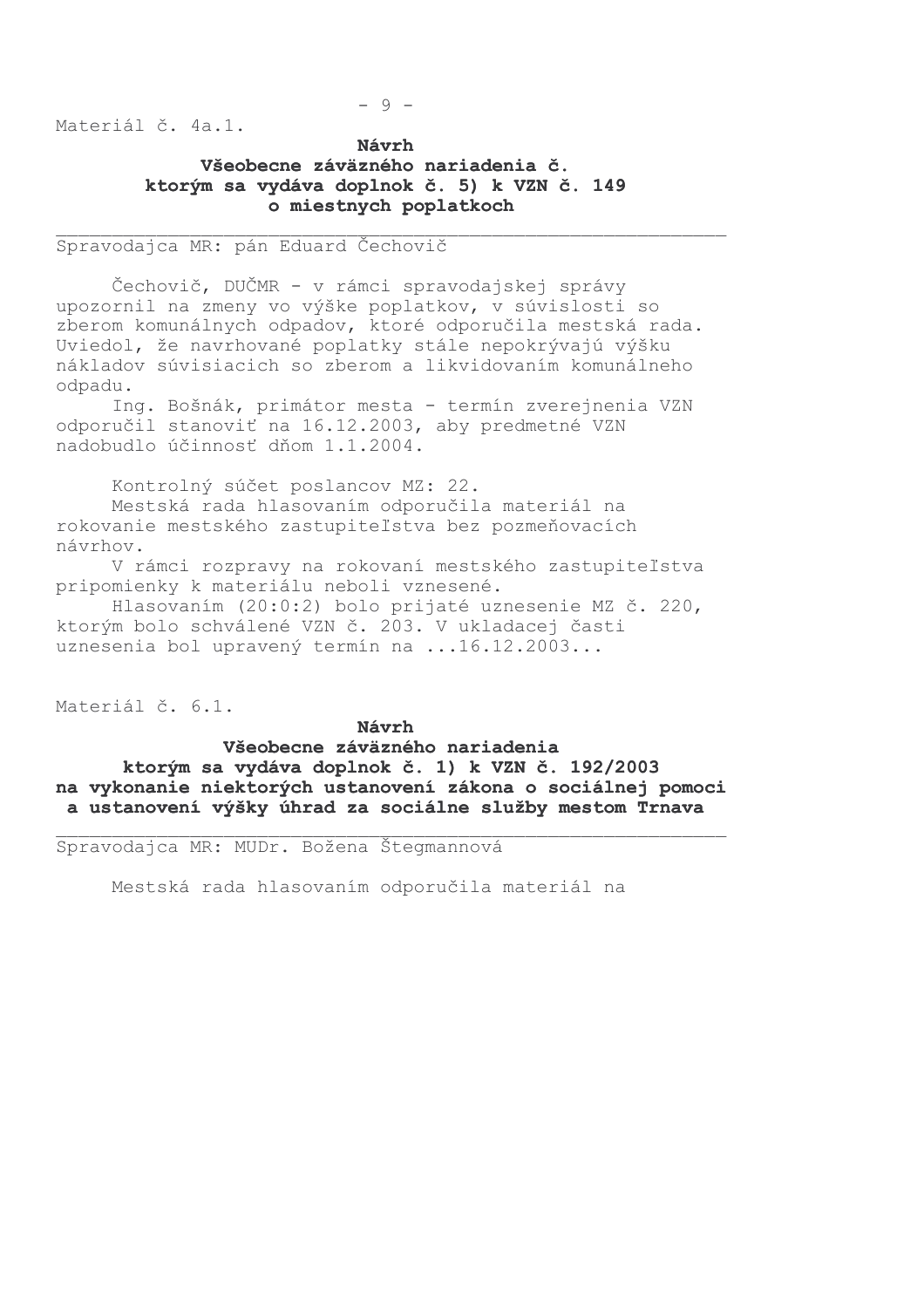rokovanie mestského zastupiteľstva bez pripomienok. Na rokovaní mestského zastupiteľstva k materiálu pripomienky neboli vznesené.

Kontrolný súčet poslancov MZ: 22.

Hlasovaním (22:0:0) bolo prijaté uznesenie MZ č. 221, ktorým bolo schválené VZN č. 204.

Materiál č. 7.1.

Návrh Všeobecne záväzného nariadenia - Požiarny poriadok mesta Trnava

Spravodajca MR: Ing. Karol Česnek

V rámci rozpravy na rokovaní mestského zastupiteľstva k materiálu pripomienky neboli vznesené.

Mestská rada hlasovaním odporučila materiál na rokovanie mestského zastupiteľstva a požiadala prednostu mestského úradu, aby v spolupráci so spracovateľom materiálu a právnym úsekom preverili pripomienky vznesené mestskou radou.

Na základe pripomienok vznesených mestskou radou odporučil spracovateľ materiálu úpravu textu nasledovne:

- v §3 písm.a) schvaľuje preventivára požiarnej ochrany mesta - \$3 písm.c) ponechať v pôvodnom znení
- v \$4 písm.e) schvaľuje na návrh preventivára PO mesta zloženie kontrolných skupín a plán preventívnych protipožiarnych kontrol
- v \$20 zoznam subjektov na privolanie pomoci pri požiaroch ponechať v pôvodnom znení avšak bez telefónnych čísiel. Názvy subjektov zodpovedajú súčasne platným právnym predpisom.
- do dôvodovej správy doplniť text v prílohe č. 1) a pôvodný nadpis zmeniť na ... Informácia o zložení MHZ Trnava...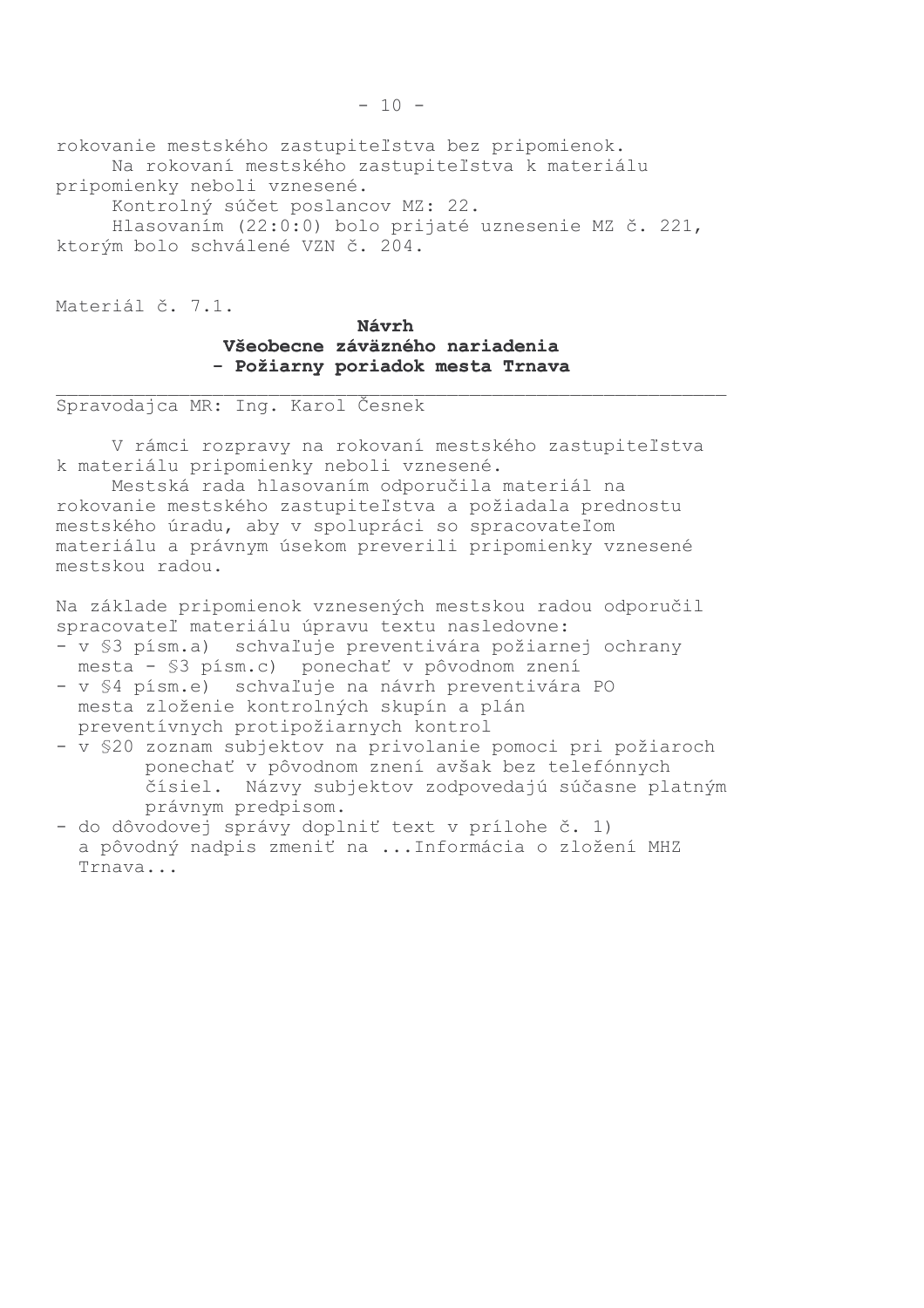Kontrolný súčet poslancov MZ: 23.

Hlasovaním (22:0:0) boli prijaté odporúčania mestskej rady.

Hlasovaním (22:0:1) bolo prijaté uznesenie MZ č. 222, ktorým bolo schválené VZN č. 205.

Materiál č. 8.1.

### Aktualizácia rozpočtu mesta Trnava na rok 2003

Spravodajca MR: Ing. Vladimír Butko

Ing. Butko, zástupca primátora - informoval prítomných, že rozpočet sa ide upravovať v príjmovej a výdavkovej časti. Rozdiel je v súvislosti so štátnou pomocou na prípravné práce v súvislosti s PSA Peugeot Citroen v čiastke cca 300 mil. Sk.

Pripomienky k predloženému materiálu na rokovaní mestského zastupiteľstva neodzneli.

Kontrolný súčet poslancov MZ: 22. Mestská rada hlasovaním odporučila materiál na rokovanie mestského zastupiteľstva bez pripomienok. Hlasovaním (22:0:0) bolo prijaté uznesenie MZ č. 223 v zmysle predloženého materiálu.

Materiál č. 8.2. Rozpočet mesta Trnava na rok 2004

Spravodajca MR: Ing. Vladimír Butko

Ing. Butko, zástupca primátora - sa v rámci spravodajskej správy k materiálu vyjadril v troch rovinách: \* čo sa schvaľuje v uznesení \* o niektorých základných číslach a ich porovnanie s rokom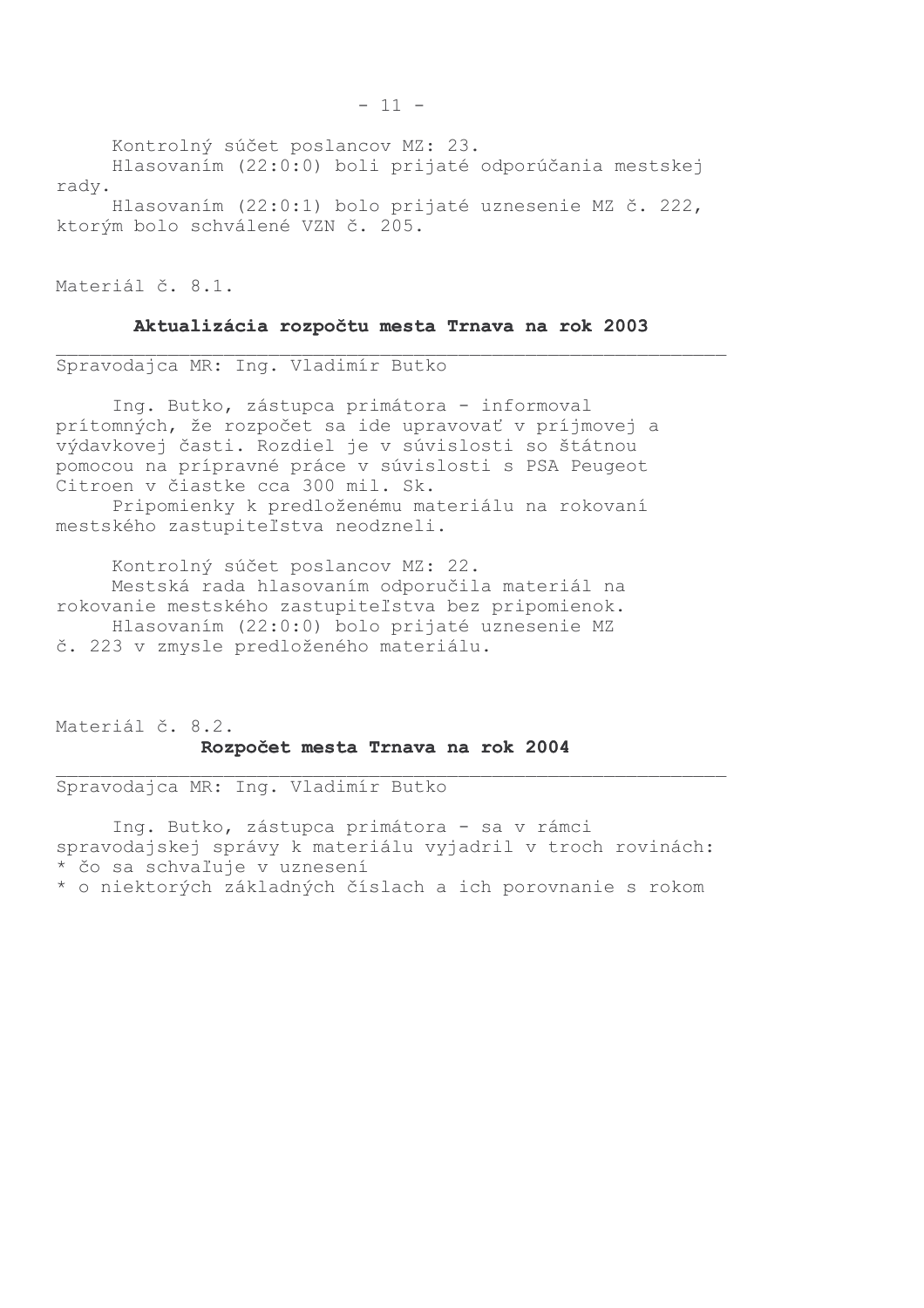\* o novej forme prípravy rozpočtu - programové rozpočtovanie vo výdavkovej časti rozpočtu. V závere svojho vystúpenia informoval o stanovisku mestskej rady, hlavného kontrolóra a finančnej komisie k predloženému návrhu rozpočtu mesta na rok 2004.

Ing. Dienerová, vedúca ekonomického odboru MsÚ oboznámila prítomných s programovaným rozpočtovaním v rámci výdavkovej časti rozpočtu.

Konštatovala, že tvorba rozpočtu bude mať kvalitatívne iné parametre, pretože napr. minimálne 3 odbory mestského úradu sa budú podielať na tvorbe programu dopravy. Vedúci odborov nebudú len odbory riadiť, ale tiež zodpovedať za programy.

Ing. Bošnák, primátor mesta - uviedol, že rozpočet mesta bol viackrát prerokovaný v politických kluboch, vo vedení mesta i na mestskej rade, za účasti zástupcov poslancov. Dopracovaný bol na základe kritérií, ktoré boli dohodnuté. V tejto forme ho odporúčal preto i schváliť.

Kontrolný súčet poslancov MZ: 24.

Mestská rada hlasovaním odporučila materiál na rokovanie mestského zastupiteľstva s návrhom na úpravu textu na str. 7-8/2/22 v časti "rekonštrukcia MK a chodníkov" namiesto ulice "Čajkovského" uviesť ... Reethovenova...

Hlasovaním (23:1:0) bolo prijaté odporúčanie mestskej rady.

Hlasovaním (23:0:0) bolo prijaté uznesenie MZ č. 224, ktorým bol rozpočet mesta na rok 2004 schválený.

## Materiál č. 9.1. Novela Zásad hospodárenia a nakladania s majetkom mesta a majetkom v štátnom vlastníctve, ktorý bol mestu zverený

Spravodajca MR: MUDr. Pavol Caudt

Na rokovaní mestského zastupiteľstva k materiálu pripomienky neboli vznesené.

 $2003$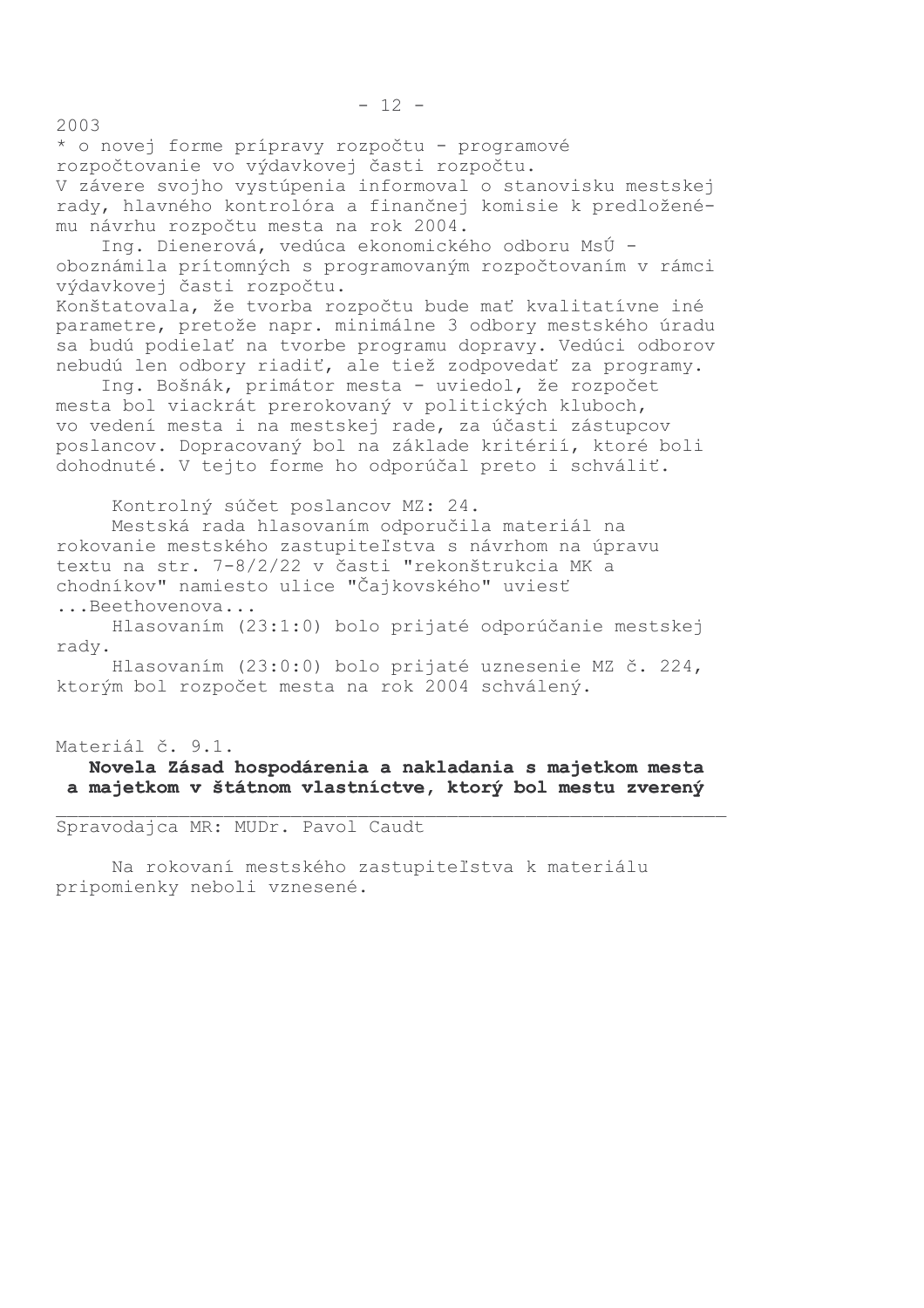Mestská rada hlasovaním odporučila materiál na rokovanie mestského zastupiteľstva bez pripomienok.

Kontrolný súčet poslancov MZ: 21. Hlasovaním (20:0:1) bolo prijaté uznesenie MZ č. 225.

Materiál č. 10

### Majetkové záležitosti

Spravodajca MR: Ing. Karol Česnek

Materiál č. 10.1.

## Vyhodnotenie 1-kolového ponukového konania na predaj bytov

Mestská rada hlasovaním odporučila materiál na rokovanie mestského zastupiteľstva s návrhom na úpravu textu v bode 1a) návrhu uznesenia - dátumu narodenia u kupujúcej Ivety Krošlákovej opraviť na ...29.1.1970... Na rokovaní mestského zastupiteľstva k materiálu pripomienky neodzneli.

Kontrolný súčet poslancov MZ: 18. Hlasovaním (18:0:0) bolo prijaté uznesenie MZ č. 226.

# Materiál č. 10.2. Zaradenie majetku mesta do ponukového konania

Mestská rada hlasovaním odporučila materiál na rokovanie mestského zastupiteľstva bez pripomienok.

Rozprava:

Ing. Pullmann - do návrhu uznesenia odporučil doplniť termín realizácie ponukového konania do ...31.3.2004... Ďalšie pripomienky k materiálu neodzneli.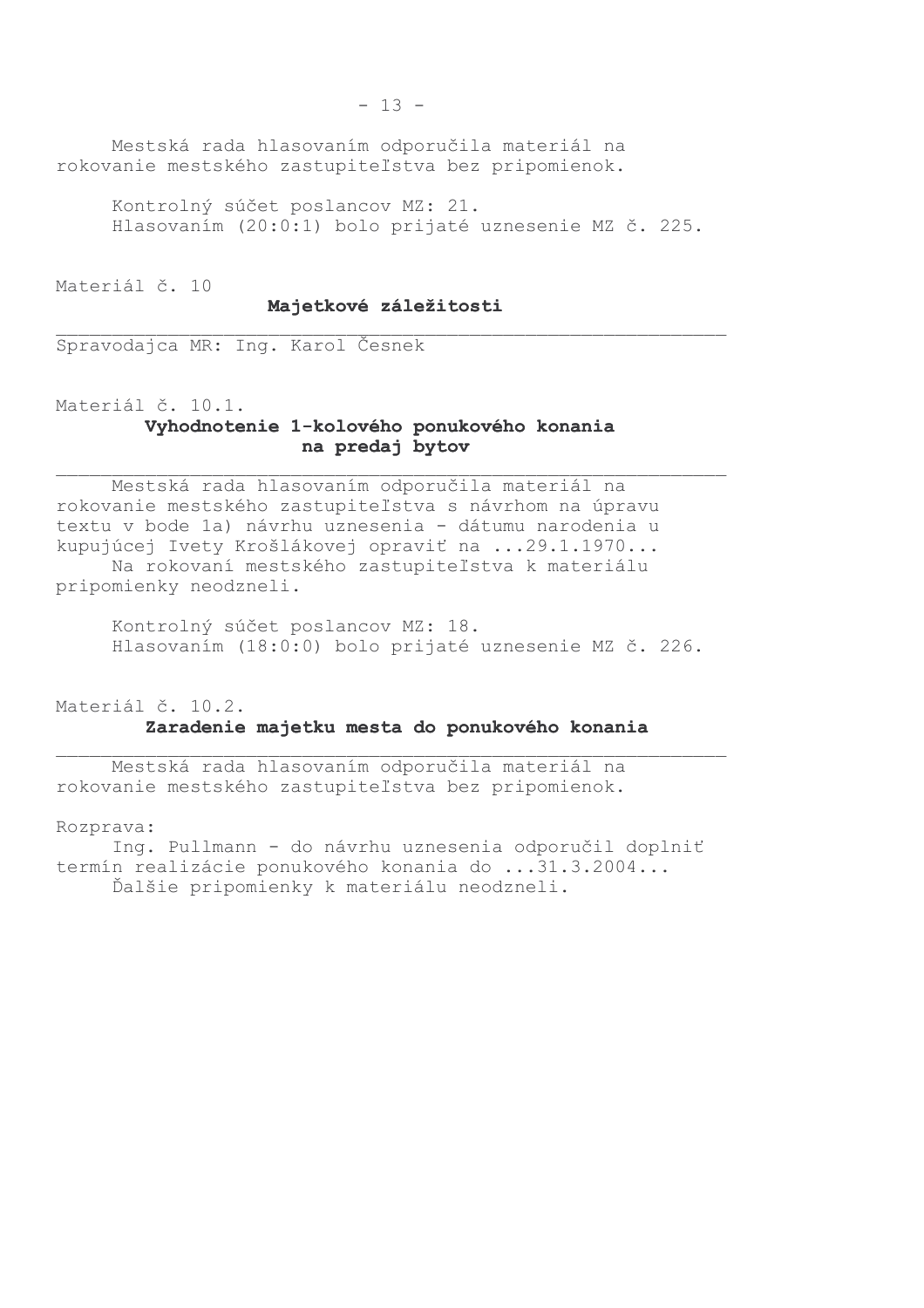Kontrolný súčet poslancov MZ: 24.

Hlasovaním (24:0:0) bolo prijaté uznesenie MZ č. 227, v bode 2) ktorého bol doplnený termín v zmysle pripomienky poslanca Pullmanna.

Materiál č. 10.3.

## Predaj bytu v zmysle postupu "Nakladania s bytmi vo vlastníctve mesta Trnava" - legalizácia

Mestská rada hlasovaním odporučila materiál na rokovanie mestského zastupiteľstva bez pripomienok. Na rokovaní mestského zastupiteľstva k materiálu pripomienky neboli vznesené. Kontrolný súčet poslancov MZ: 24. Hlasovaním (23:0:1) bolo prijaté uznesenie MZ č. 228.

# Materiál č. 10.4. Zriadenie vecného bremena pre uloženie inžinierskych sietí na pozemkoch vo vlastníctve mesta

Mestská rada hlasovaním odporučila materiál na rokovanie mestského zastupiteľstva bez pripomienok. Na rokovaní mestského zastupiteľstva k materiálu pripomienky neboli vznesené. Kontrolný súčet poslancov MZ: 24. Hlasovaním (24:0:0) bolo prijaté uznesenie MZ č. 229.

SSSSSSSSSSSSSSSSSSSSSSSSSSSSSSSSSSSSSSSSSSSSSSSSSSSSSSSSSSSS

Materiál č. 10.5.

## Darovanie investície parkovacích miest na Pekárskej ulici do majetku mesta

Mestská rada hlasovaním odporučila materiál na rokovanie mestského zastupiteľstva s návrhom na doplnenie bodu 1b) o text: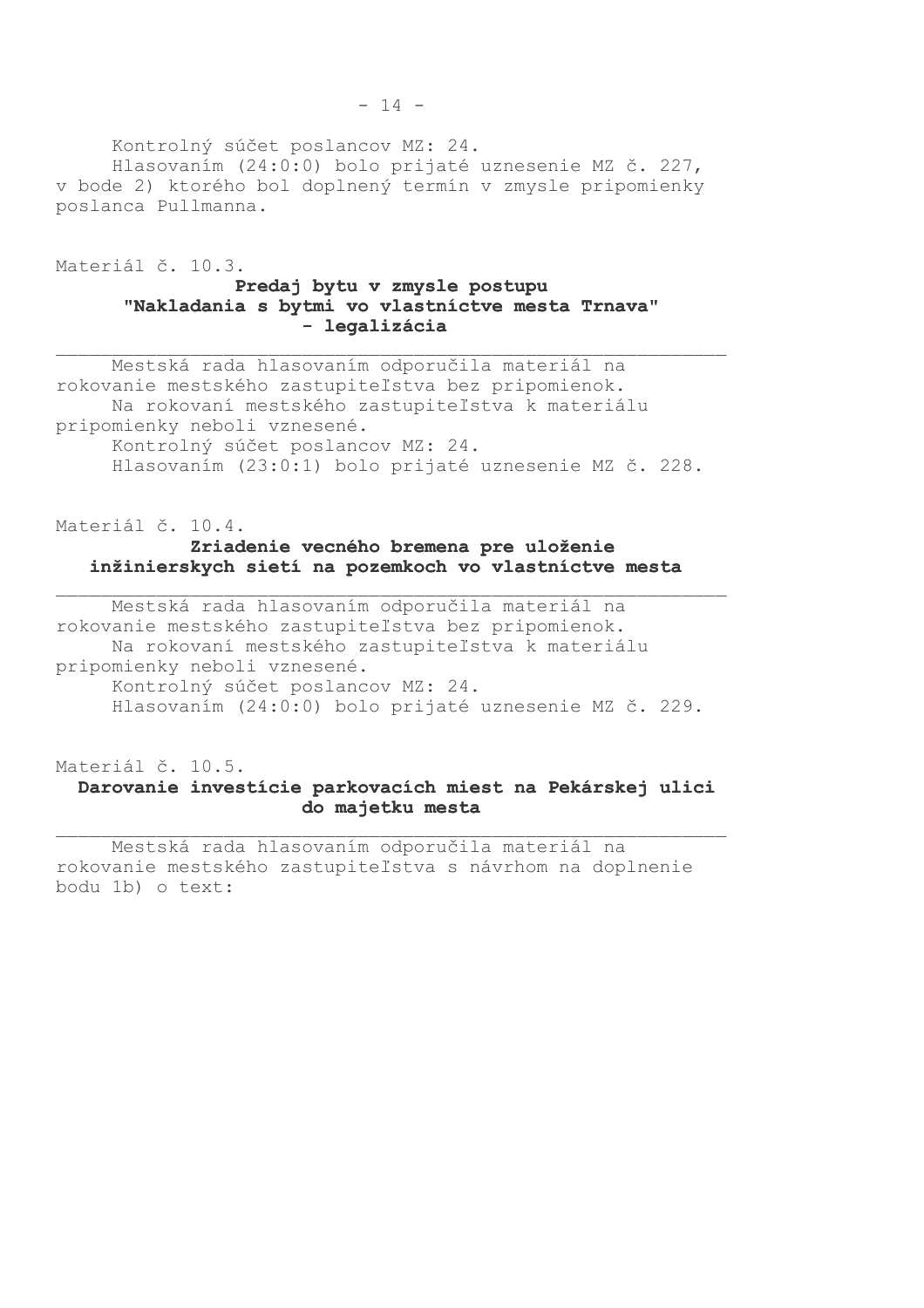... max. na dobu 10 rokov...

Na rokovaní mestského zastupiteľstva k materiálu pripomienky neboli vznesené.

Kontrolný súčet poslancov MZ: 24.

Hlasovaním (24:0:0) bolo prijaté odporúčanie mestskej rady.

Hlasovaním (24:0:0) bolo prijaté uznesenie MZ č. 230.

Vyhlásená bola obedňajšia prestávka.

Po prestávke rokovanie mestského zastupiteľstva s kultúrnym programom spestrili koledníci zo Základnej školy Angely Merici.

Materiál č. 10.6. Odpredaj časti pozemku v k.ú. Trnava na ul. J. Slottu spoločnosti DENDRANEX s.r.o.

Mestská rada hlasovaním odporučila materiál na rokovanie mestského zastupiteľstva bez pripomienok. Na rokovaní mestského zastupiteľstva k materiálu pripomienky neboli vznesené. Kontrolný súčet poslancov MZ: 20. Hlasovaním (19:0:1) bolo prijaté uznesenie MZ č. 231.

Materiál č. 10.7.

## Odpredaj podielov z pozemku vo vlastníctve mesta Trnava parc. č. 5680/103 v k.ú. Trnava vlastníkom bytov v bytovom dome s.č. 6642 na Clementisovej ul. č. 40 až 41 v Trnave

Mestská rada hlasovaním odporučila materiál na rokovanie mestského zastupiteľstva bez pripomienok. Na rokovaní mestského zastupiteľstva k materiálu pripomienky neboli vznesené. Kontrolný súčet poslancov MZ: 20. Hlasovaním (19:0:1) bolo prijaté uznesenie MZ č. 232.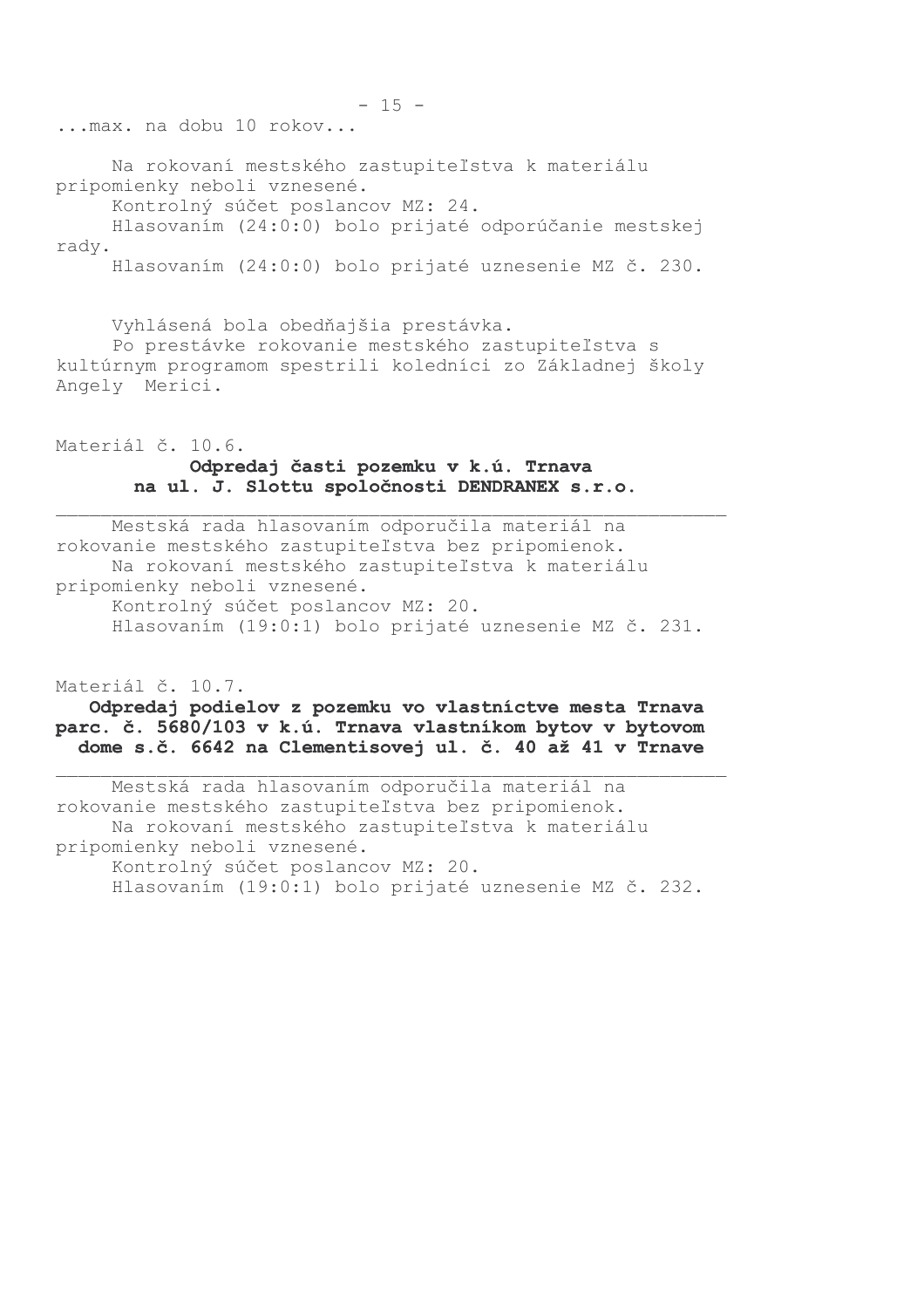Materiál č. 10.8.

Odpredaj podielov z pozemku vo vlastníctve mesta Trnava parc. č. 8259/5 v k.ú. Trnava vlastníkom bytov v bytovom dome s.č. 5954 na Zelenečskej ul. č. 97, 99, 101 v Trnave

Mestská rada hlasovaním odporučila materiál na rokovanie mestského zastupiteľstva bez pripomienok. Na rokovaní mestského zastupiteľstva k materiálu pripomienky neboli vznesené. Kontrolný súčet poslancov MZ: 23. Hlasovaním (22:0:1) bolo prijaté uznesenie MZ č. 233.

Materiál č. 10.9.

## Informatívna správa k žiadostiam, ktoré majetková komisia neodporučila schváliť v roku 2003

Mestská rada hlasovaním odporučila materiál na rokovanie mestského zastupiteľstva bez pripomienok. Na rokovaní mestského zastupiteľstva k materiálu pripomienky neboli vznesené. Kontrolný súčet poslancov MZ: 24. Hlasovaním (24:0:0) bolo prijaté uznesenie MZ č. 234.

Materiál č. 10.10.

### Priamy predaj pozemku na Ľudovej ul. v Trnave

Mestská rada hlasovaním odporučila materiál na rokovanie mestského zastupiteľstva bez pripomienok. Na rokovaní mestského zastupiteľstva k materiálu pripomienky neboli vznesené. Kontrolný súčet poslancov MZ: 25. Hlasovaním (23:1:1) bolo prijaté uznesenie MZ č. 235.

Materiál č. 10.11. Predaj garáží na ul. Zelenečská č. 53,55 v Trnave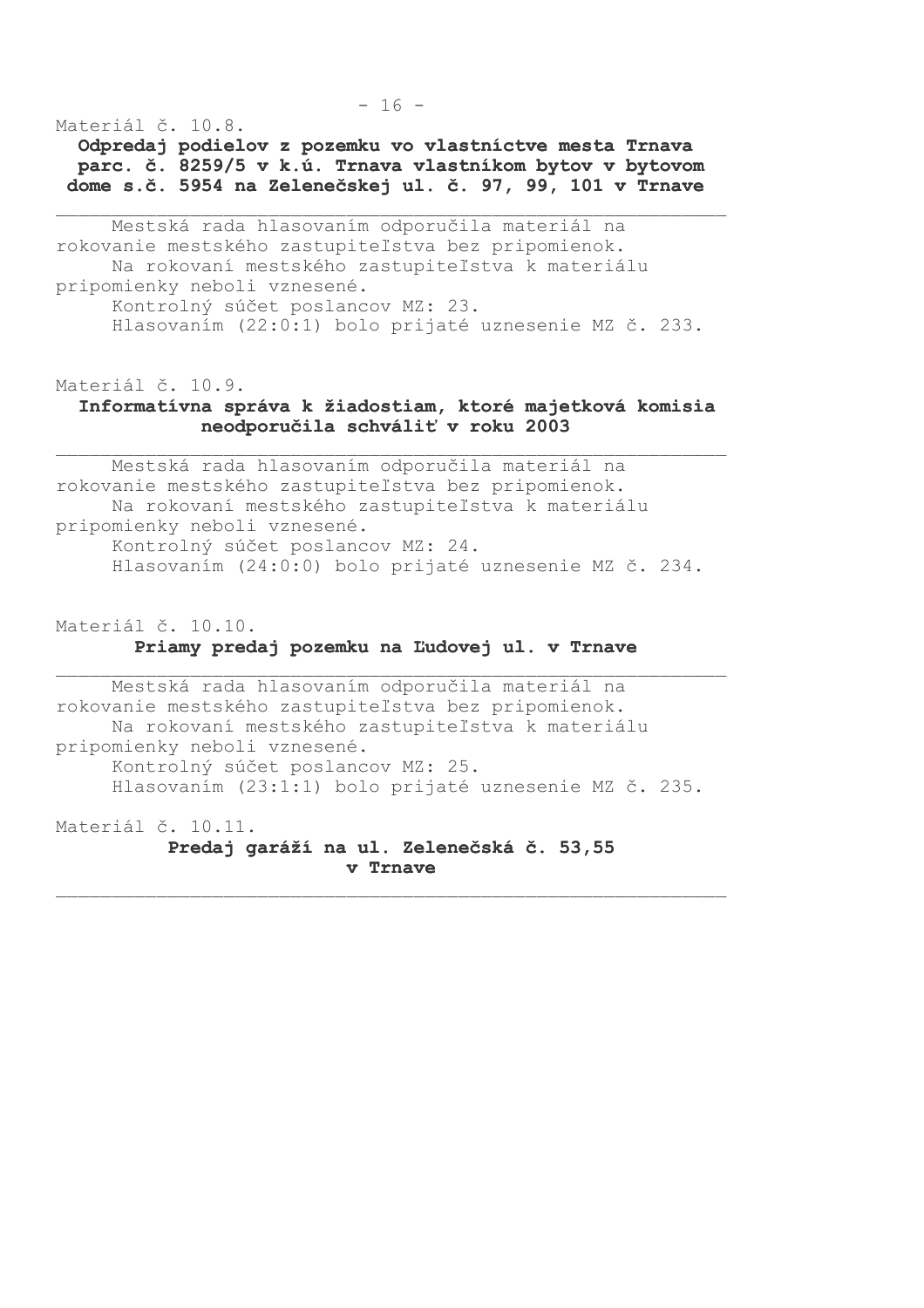Mestská rada hlasovaním odporučila materiál na rokovanie mestského zastupiteľstva bez pripomienok. Na rokovaní mestského zastupiteľstva k materiálu pripomienky neboli vznesené. Kontrolný súčet poslancov MZ: 26. Hlasovaním (24:0:2) bolo prijaté uznesenie MZ č. 236.

Materiál č. 10.12.

# Predaj pozemkov za nehnuteľnosťami na ul. J.Hajdóczyho

Mestská rada hlasovaním odporučila materiál na rokovanie mestského zastupiteľstva bez pripomienok. Na rokovaní mestského zastupiteľstva k materiálu pripomienky neboli vznesené. Kontrolný súčet poslancov MZ: 26. Hlasovaním (26:0:0) bolo prijaté uznesenie MZ č. 237.

# Materiál č. 10.13. Predaj pozemkov vo vlastníctve mesta Trnava pod garážami v lokalite ulíc Prechodná a Oblúková

Mestská rada hlasovaním odporučila materiál na rokovanie mestského zastupiteľstva bez pripomienok. Na rokovaní mestského zastupiteľstva k materiálu pripomienky neboli vznesené. Kontrolný súčet poslancov MZ: 26. Hlasovaním (23:0:3) bolo prijaté uznesenie MZ č. 238.

SSSSSSSSSSSSSSSSSSSSSSSSSSSSSSSSSSSSSSSSSSSSSSSSSSSSSSSSSSSS

Materiál č. 10.14. Odstúpenie od zmluvy o budúcej kúpnej zmluve - pozemok na Hajdóczyho ul. - FC Spartak

Mestská rada hlasovaním odporučila materiál na rokovanie mestského zastupiteľstva bez pripomienok. Na rokovaní mestského zastupiteľstva k materiálu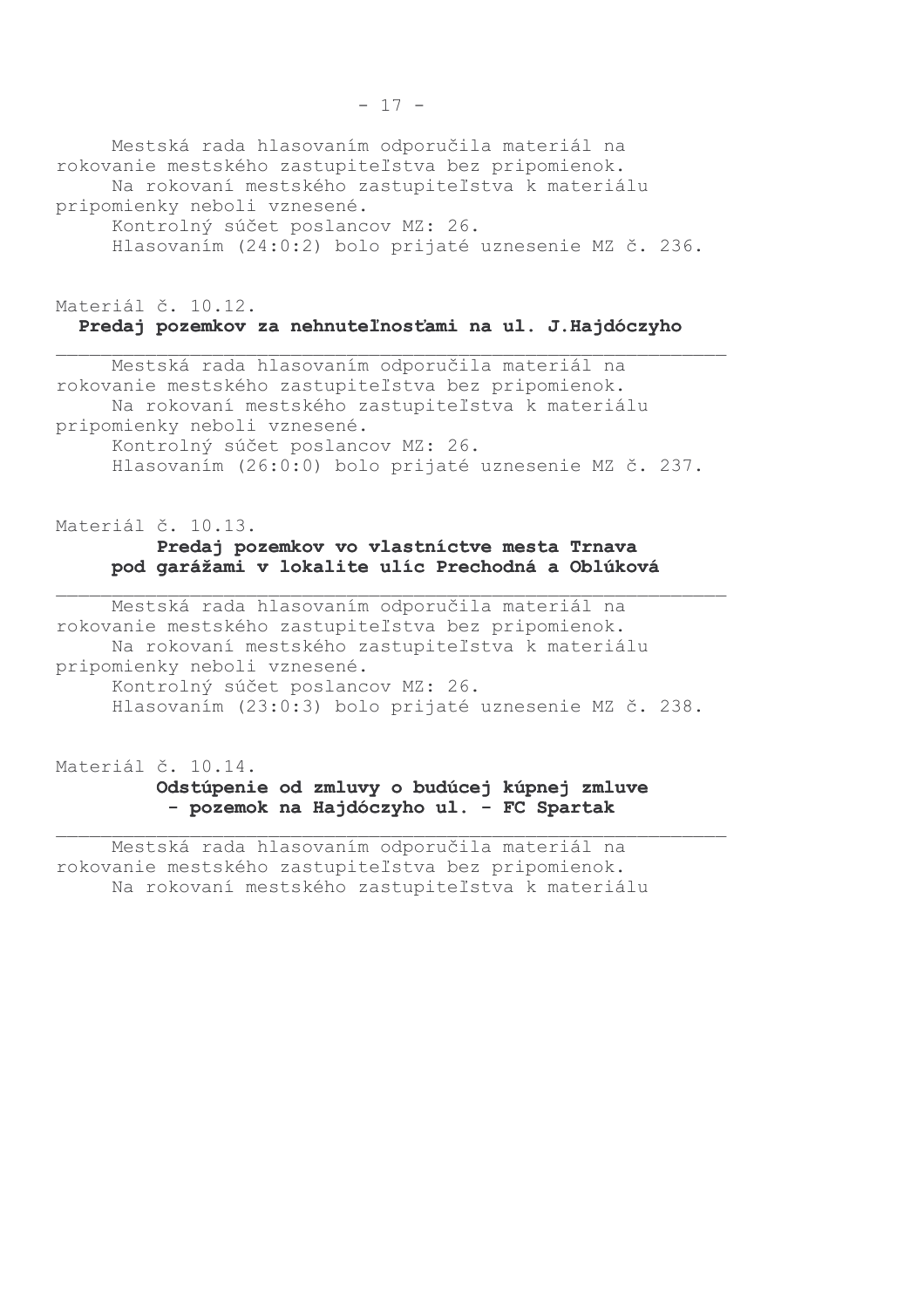pripomienky neboli vznesené.

Kontrolný súčet poslancov MZ: 24. Hlasovaním (24:0:0) bolo prijaté uznesenie MZ č. 239.

Materiál č. 10.15. Predaj pozemku mesta na ul. V. Clementisa v Trnave - zmena kupujúceho

Mestská rada hlasovaním odporučila materiál na rokovanie mestského zastupiteľstva s návrhom :

- a) v bode 1b) návrhu uznesenia v druhom riadku upraviť text nasledovne: ... sa rušia uzn. MZ č. 456/97 zo dňa  $23.9.1997...$
- b) na náčrte priloženom k materiálu v hornej časti má byť označený objekt ... Univerzity sv. Cyrila a Metoda... nie Trnavská univerzita.

Rozprava:

Ing. Bošnák, primátor mesta - požiadal spracovateľa materiálu o doplnenie údajov do schvaľovacej časti uznesenia, pretože sa nemôže schvaľovať niečo, čo nie je jasné.

Ing. Herzová, ved. úseku MsÚ - uviedla, že presné údaje ešte mestský úrad nemá k dispozícii.

JUDr. Tomašovičová, ved. právneho odboru MsÚ ospravedlnila sa za to, že údaje neboli do uznesenia doplnené a požiadala predsedajúceho o odloženie schvaľovania materiálu.

V priebehu rokovania boli údaje do materiálu doplnené.

Ing. Bošnák, primátor mesta - upozornil na zlý dátum v ukladacej časti uznesenia.

JUDr. Tomašovičová - uviedla, že v uznesení je uvedený rok 2004, pretože bude iné splátkovanie kúpnej ceny.

Ing. Butko, zástupca primátora - podotkol, že termín 31.3.2004 je s určitou rezervou. Nie je kolaudácia, ale je vydané územné rozhodnutie, preto termín odporučil ponechať. Kontrolný súčet poslancov MZ: 25.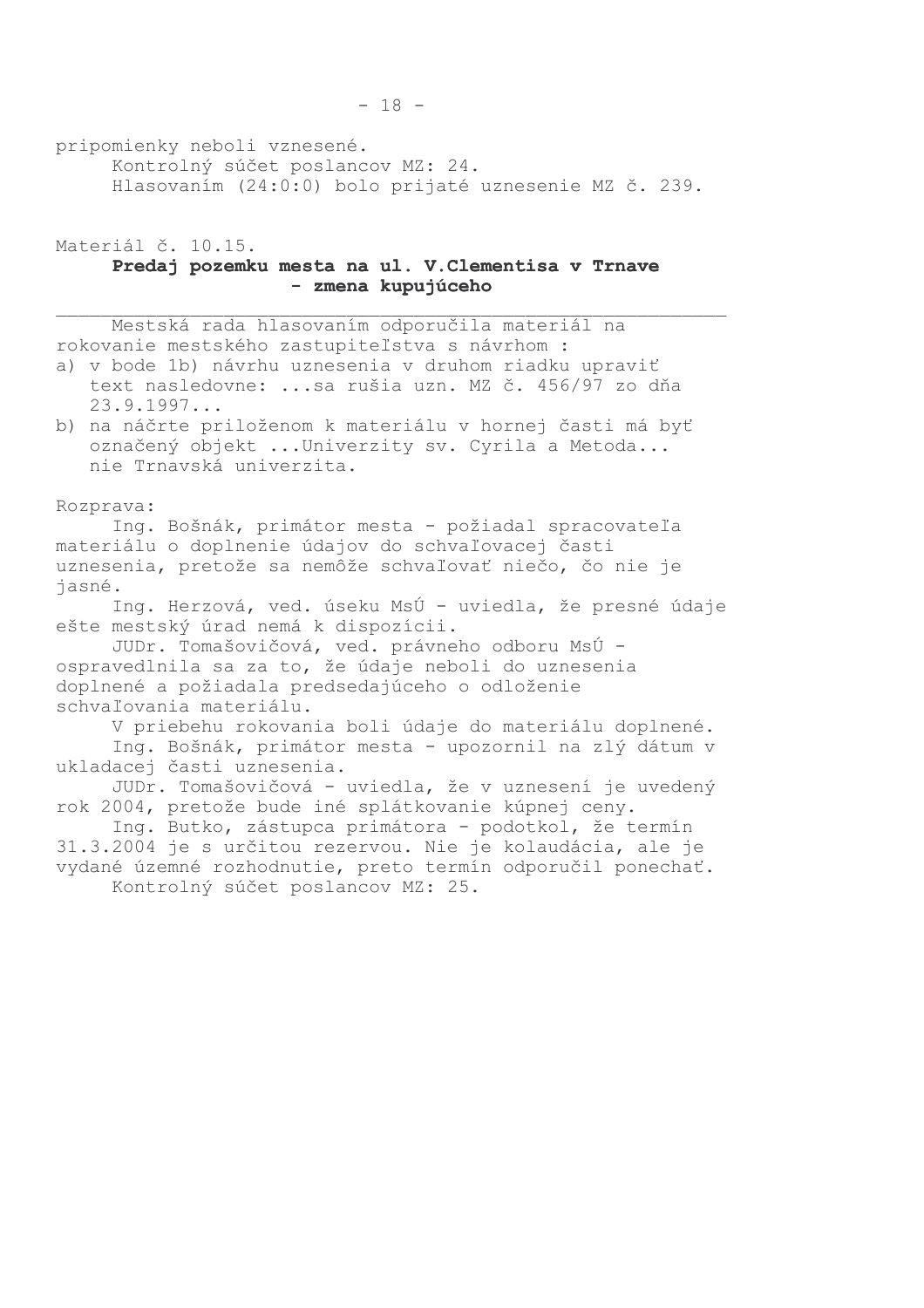Hlasovaním (23:0:2) bolo prijaté uznesenie MZ č. 245.

#### Materiál č. 10.16.

## Odpredaj podielov z pozemku vo vlastníctve mesta Trnava parc. č. 2527 v k.ú. Trnava vlastníkom bytov v bytovom dome s.č. 3617 na Hospodárskej ul. č. 78, 79 v Trnave

Mestská rada hlasovaním odporučila materiál na rokovanie mestského zastupiteľstva bez pripomienok. Na rokovaní mestského zastupiteľstva k materiálu pripomienky neboli vznesené. Kontrolný súčet poslancov MZ: 25. Hlasovaním (23:0:2) bolo prijaté uznesenie MZ č. 240.

Materiál č. 10.17.

# Súhlas s použitím pozemkov mesta na vybudovanie komunikácie a chodníka na Zelenečskej, Dohnányho a Tamaškovičovej ul. v Trnave - darovanie investície do majetku mesta

Mestská rada hlasovaním odporučila materiál na rokovanie mestského zastupiteľstva s tým, že spracovateľ materiálu doloží situačný plán.

Rozprava:

Ing. Česnek - na základe návrhu spracovateľa odporučil upraviť uznesenie v bode 1c) nasledovne: ...s prijatím daru investície chodníkov a spevnenej plochy pod prístreškom MHD na Zelenečskej .... (ďalej bude pokračovať pôvodný text) Ďalšie pripomienky v rámci rozpravy neboli vznesené. Návrh Ing. Česneka bol braný ako technická pripomienka. Preto sa o ňom i o uznesení hlasovalo súčasne. Kontrolný súčet poslancov MZ: 24. Hlasovaním (24:0:0) bolo prijaté uznesenie MZ č. 241.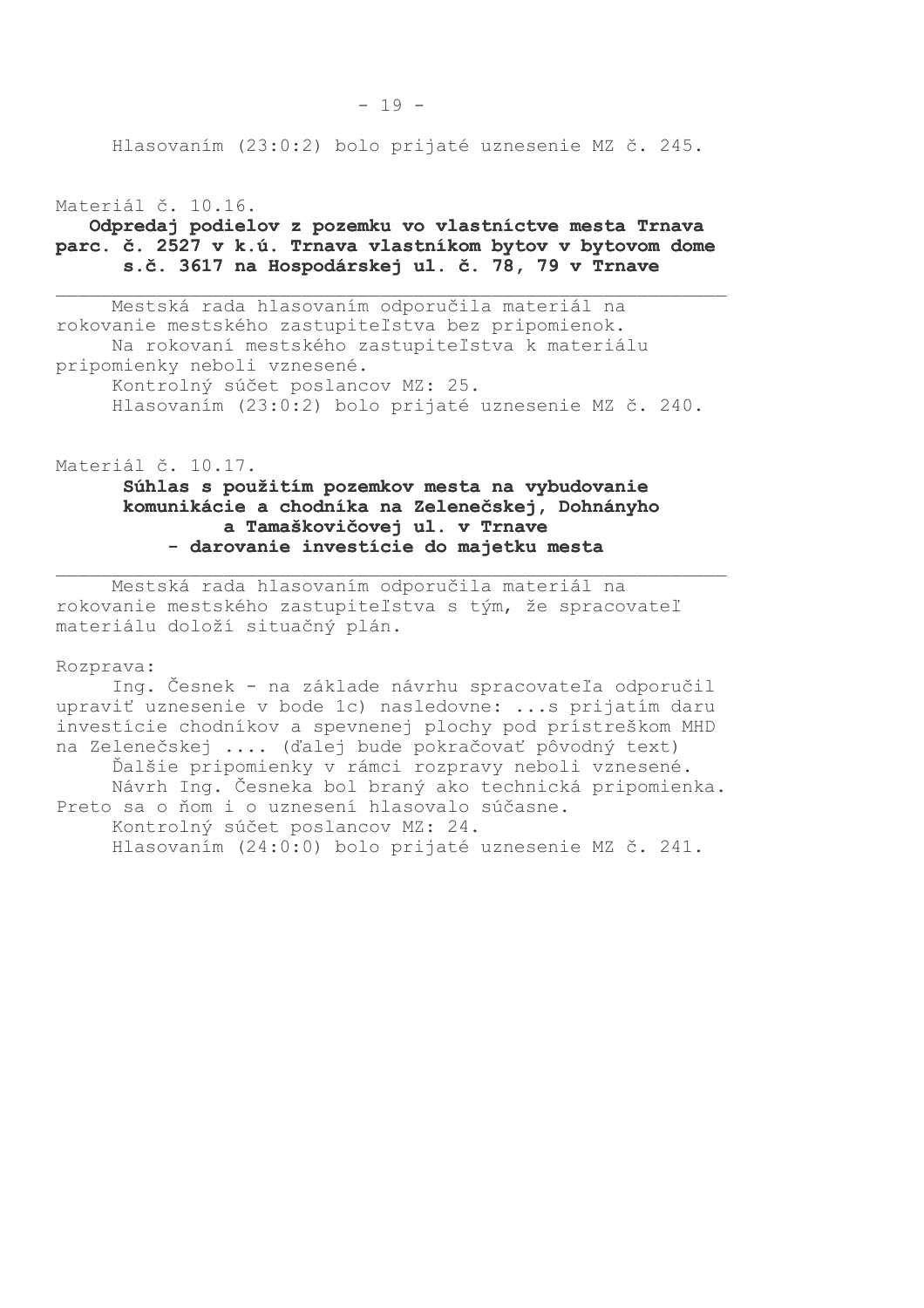$-20 -$ 

Materiál č. 11.1.

## Predaj bytov

### Spravodajca MR: Mgr. Ján Žitňanský

Mestská rada hlasovaním odporučila materiál na rokovanie mestského zastupiteľstva. Na základe požiadavky spracovateľa materiálu odporúča do schvaľovacej časti uznesenia doplniť nasledovný text: - v k. ú. Trnava na ul. A. Žarnova č. 2-4, parc. č. 6399, súp. č. 5261 b 09/ predaj 2-izbového bytu č. 15 na 3. NP o podlahovej ploche 79,05 m2 za cenu 46 903,-Sk Janovi Veckovi, nar. 29.9.1953, bytom Brno, Botanická č. 43, Česká republika - v k. ú. Trnava na ul. J. Slottu č. 8-10, parc. č. 5671/74, súp. č. 5827 b 10/ predaj 4-izbového bytu č. 8 na 4. NP o podlahovej ploche 83,09 m2 za cenu 30 864,-Sk Mgr. Tatiane Koprdovej, rod. Knezovičovej, nar. 6.2.1951, trvale bytom J. Slottu č. 8, Trnava - v k. ú. Trnava na ul. Na hlinách č. 2-4, parc. č. 5317/13, súp. č. 6776 b 11/ predaj 2-izbového bytu č. 68 na 1. NP o podlahovej ploche 54,36 m2 za cenu 45 677,- Sk Vladimírovi Lutišanovi, nar. 24.2.1963, trvale bytom Na hlinách č. 4, Trnava s manž. Dagmar Lutišanovou, rod. Šimončičovou, nar. 12.12.1966, bytom Šelpice č. 176 - v k. ú. Trnava na ul. Na hlinách č. 24-27, parc. č. 5311/40, súp. č. 6929 b 12/ predaj 2-izbového bytu č. 67 na 3. NP o podlahovej ploche 51,61 m2 za cenu 60 923,-Sk Gertrúde Polákovej, rod. Kučerovej, nar. 17.3.1939, trvale bytom Na hlinách č. 24, Trnava.

Rozprava: Drgon - poukázal na opätovné zaradenie odpredaja bytu na Golianovej č. 32 pani Suchoňovej, ktorá však odkupuje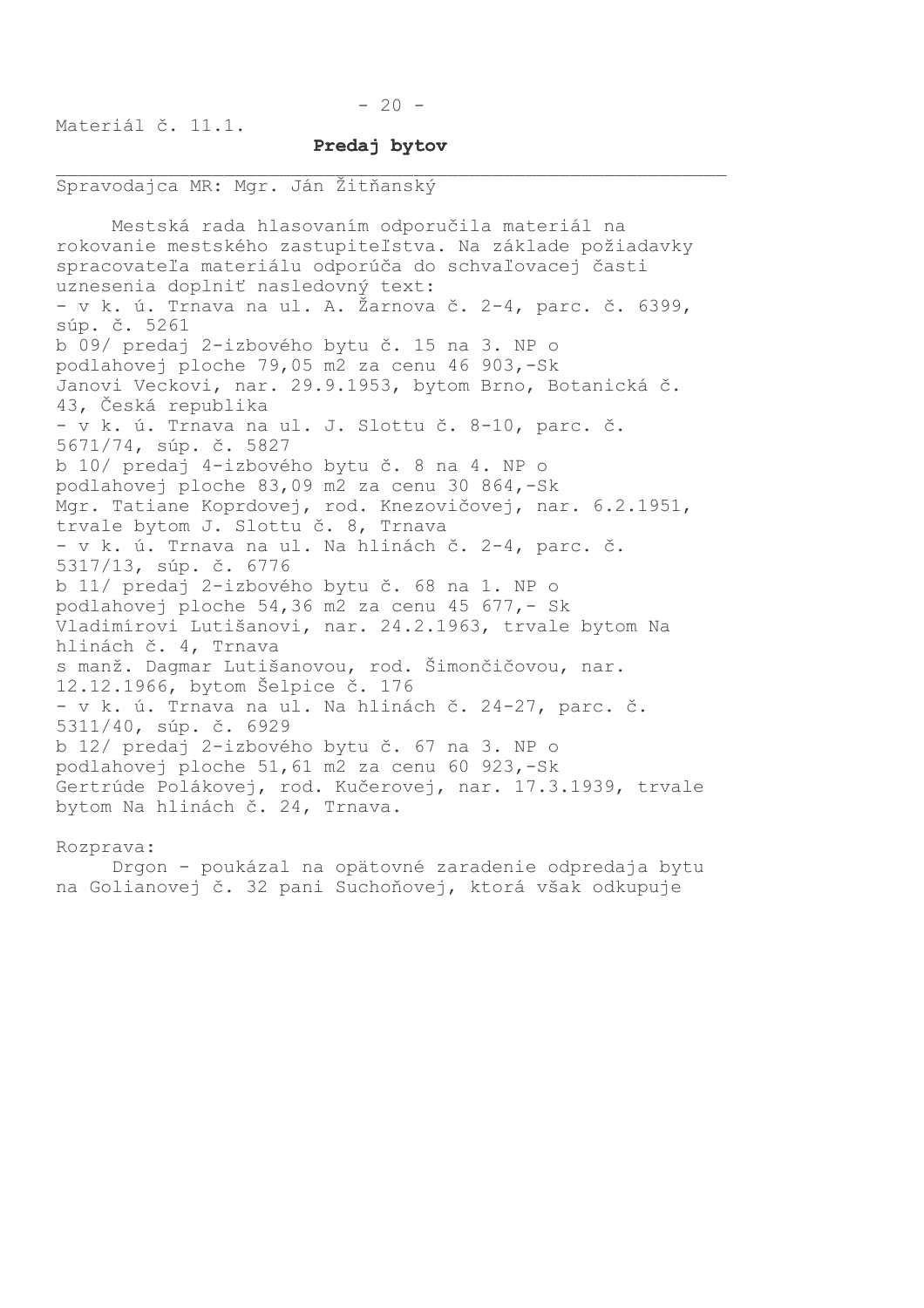byt na Golianovej č. 53. Správca bytov mal stav prekontrolovať tak, ako to bolo uložené na predchádzajúcom zasadnutí mestského zastupiteľstva. Pretože menovaná má trvalý pobyt na Golianovej č. 32. Odporučil túto záležitosť preveriť hlavným kontrolórom. A vzhľadom k tomu, že sa jedná o nepravdivý údaj, navrhol bod b 05) z materiálu vypustiť.

Ing. Krajčovič, riaditeľ SMM Trnava - podotkol, že môže sa stotožniť len so stanoviskom právneho oddelenia SMM Trnava.

Ing. Bošnák, primátor mesta - zaujímal sa, ako sa mohlo stať, že menovaná má od mesta dva nájomné byty. Navrhol bod b 05) vypustiť a preveriť hlavným kontrolórom. Pokiaľ by bola nájomná zmluva platná, zastupiteľstvo sa k tomu vráti na ďalšom zasadnutí.

Kontrolný súčet poslancov MZ: 27.

Ing. Šarvaic - konštatoval, že návrhovou komisiou predložený návrh uznesenia nebol v poriadku.

Ing. Bošnák, primátor mesta - uviedol, že zapisovateľka má schválené pozmeňovacie návrhy poznačené a v zmysle neho bude spracované i uznesenie k materiálu.

Hlasovaním (22:1:1) boli prijaté odporúčania mestskej rady.

Hlasovaním (23:0:2) bol prijatý návrh poslanca Drgona. Hlasovaním (26:0:1) bolo prijaté uznesenie MZ č. 242 v zmysle prijatých pozmeňovacích návrhov.

Materiál č. 11.2. Návrh na výnimky z nakladania s bytmi vo vlastníctve mesta Trnava

Spravodajca MR: Mgr. Ján Žitňanský

Mestská rada hlasovaním odporučila materiál na rokovanie mestského zastupiteľstva bez pozmeňovacích návrhov.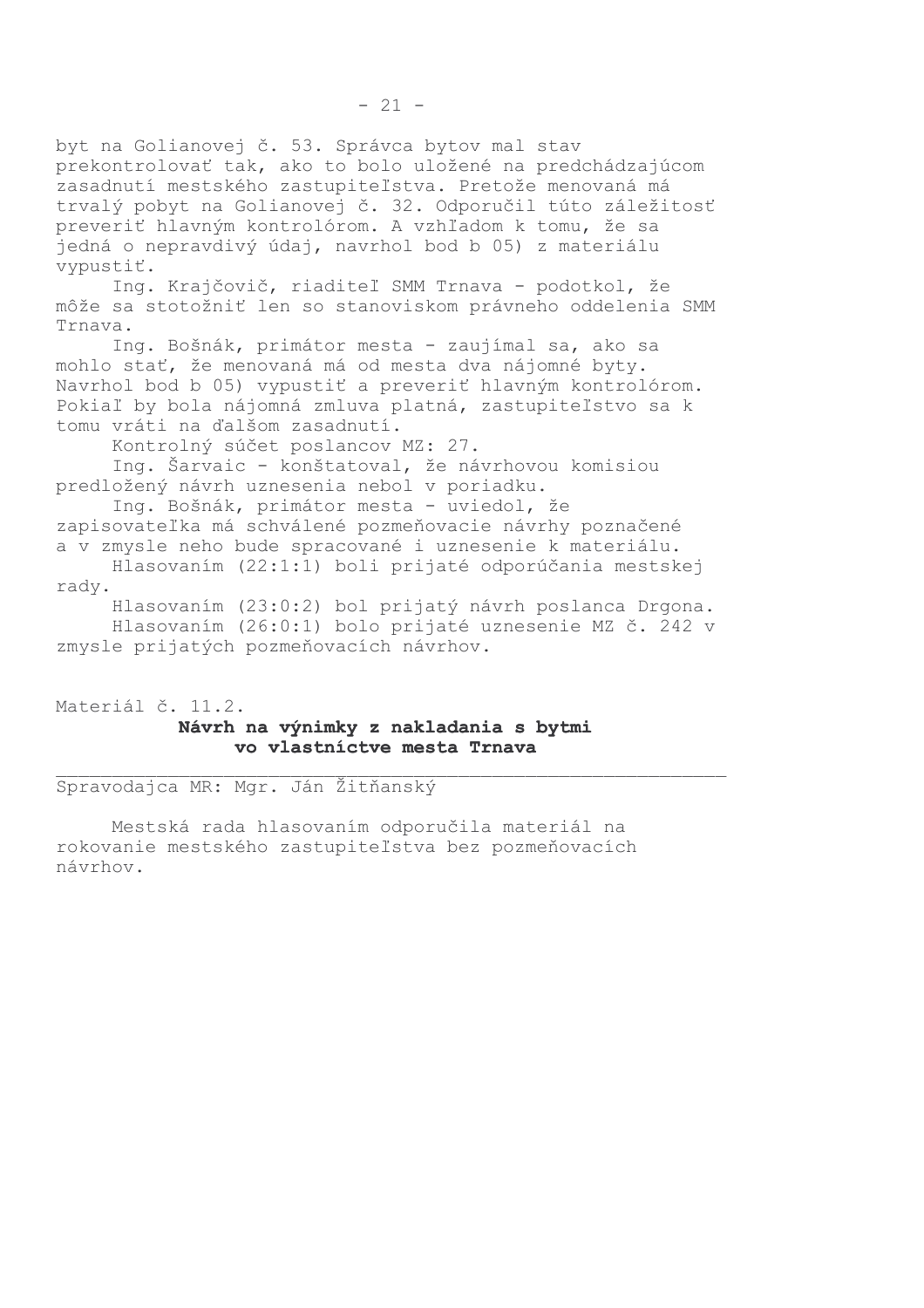Rozprava: Mgr. Žitňanský - odporučil v bode 1c) uznesenia doplniť text ... počas doby výkonu funkcie školníka... Kontrolný súčet poslancov MZ: 24. Hlasovaním (23:0:1) bolo prijaté uznesenie MZ č. 243, so zapracovaním pozmeňovacieho návrhu.

# Maateriál č. 12.1. Vyhodnotenie Medzinárodného hudobného festivalu **DOBROFEST - TRNAVA 2003** - návrh rozpočtu festivalu a organizačného zabezpečenia na rok 2004

Spravodajca MR: Inq. Ľudovít Daučo

Mestská rada hlasovaním odporučila materiál na rokovanie mestského zastupiteľstva s návrhom : a) v bode 2) návrhu uznesenia v písm. d) úpravu časti textu: Ing. Ľudovít Daučo, DUČMR, riaditeľ festivalu Peter Radványi, člen. (Zvyšok textu v nezmenenej forme.)

Na rokovaní mestského zastupiteľstva k materiálu pripomienky neboli vznesené. Kontrolný súčet poslancov MZ: 26. Hlasovaním (19:3:4) bolo prijaté uznesenie MZ č. 246.

# Materiál č. 13.1. Návrh na voľbu prísediaceho pre Okresný súd v Trnave

Spravodajca MR: Ing. Jozef Tomek

Mestská rada hlasovaním odporučila materiál na rokovanie mestského zastupiteľstva bez pripomienok. Na rokovaní mestského zastupiteľstva k materiálu pripomienky neboli vznesené. Kontrolný súčet poslancov MZ: 25.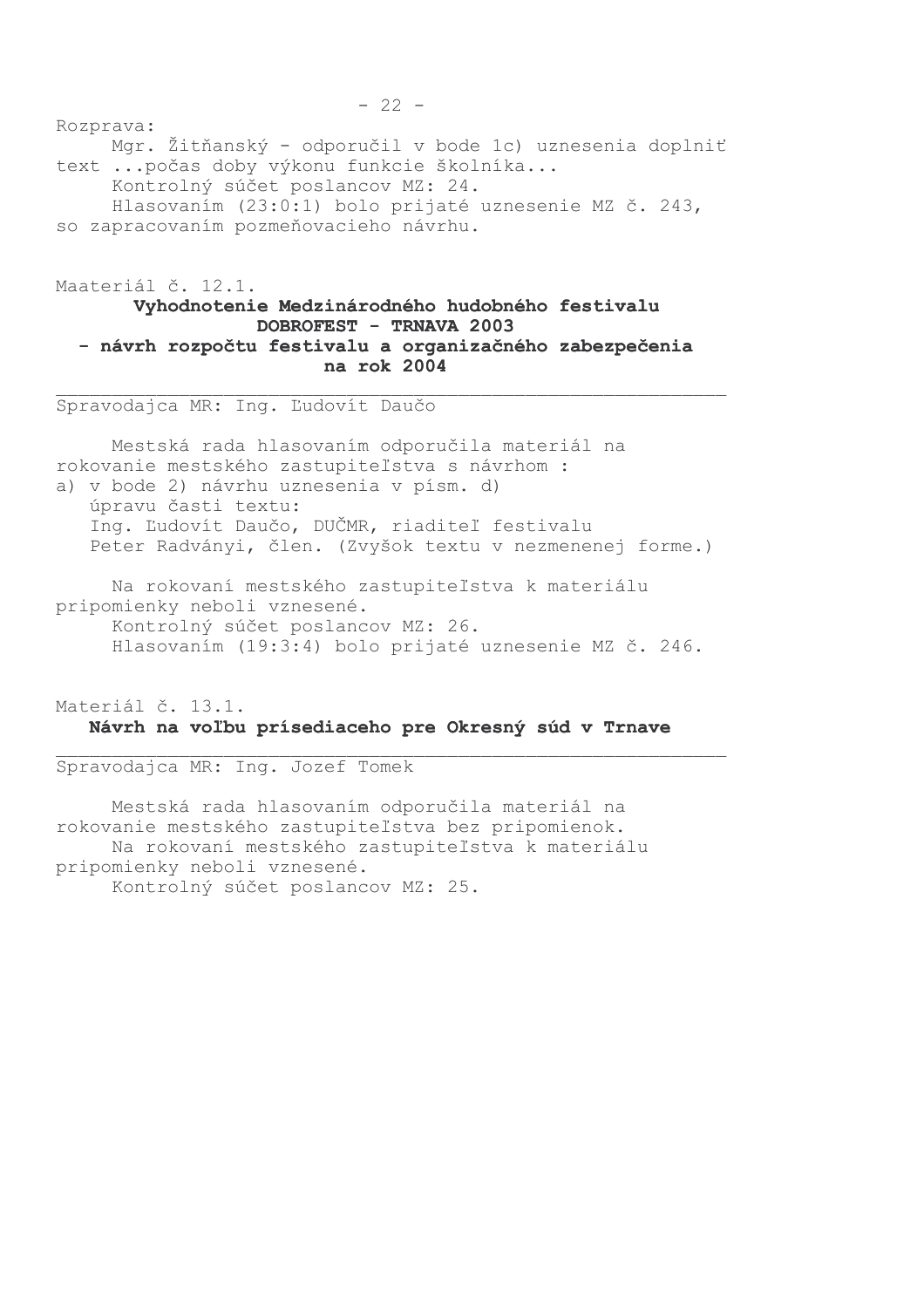$-23 -$ 

Hlasovaním (22:0:3) bolo prijaté uznesenie MZ č. 247.

Materiál č. 14.1. Návrh zmeny Odmeňovacieho poriadku zamestnancov mesta Trnava

Spravodajca MR: Ing. Jozef Tomek Mestská rada hlasovaním odporučila materiál na rokovanie mestského zastupiteľstva s úpravou textu v bode 2) uznesenia: ...2. ukladá Mestskému úradu v Trnave Mestskej polícii mesta Trnava a) schválenú zmenu zapracovať do textu Odmeňovacieho poriadku zamestnancov mesta Trnava Termín: do 31.12.2003 riaditeľom príspevkových a rozpočtových organizácií zriadených mestom Trnava b) schválenú zmenu zapracovať do textu Odmeňovacieho poriadku zamestnancov príslušnej organizácie Termín: do 31.12.2003 Na rokovaní mestského zastupiteľstva k materiálu pripomienky neboli vznesené. Kontrolný súčet poslancov MZ: 27. Hlasovaním (26:0:1) bolo prijaté uznesenie MZ č. 248.

Materiál č. 14.2. Návrh Odmeňovacieho poriadku funkcionárov mesta Trnava

Spravodajca MR: Ing. Jozef Tomek

Mestská rada hlasovaním odporučila materiál na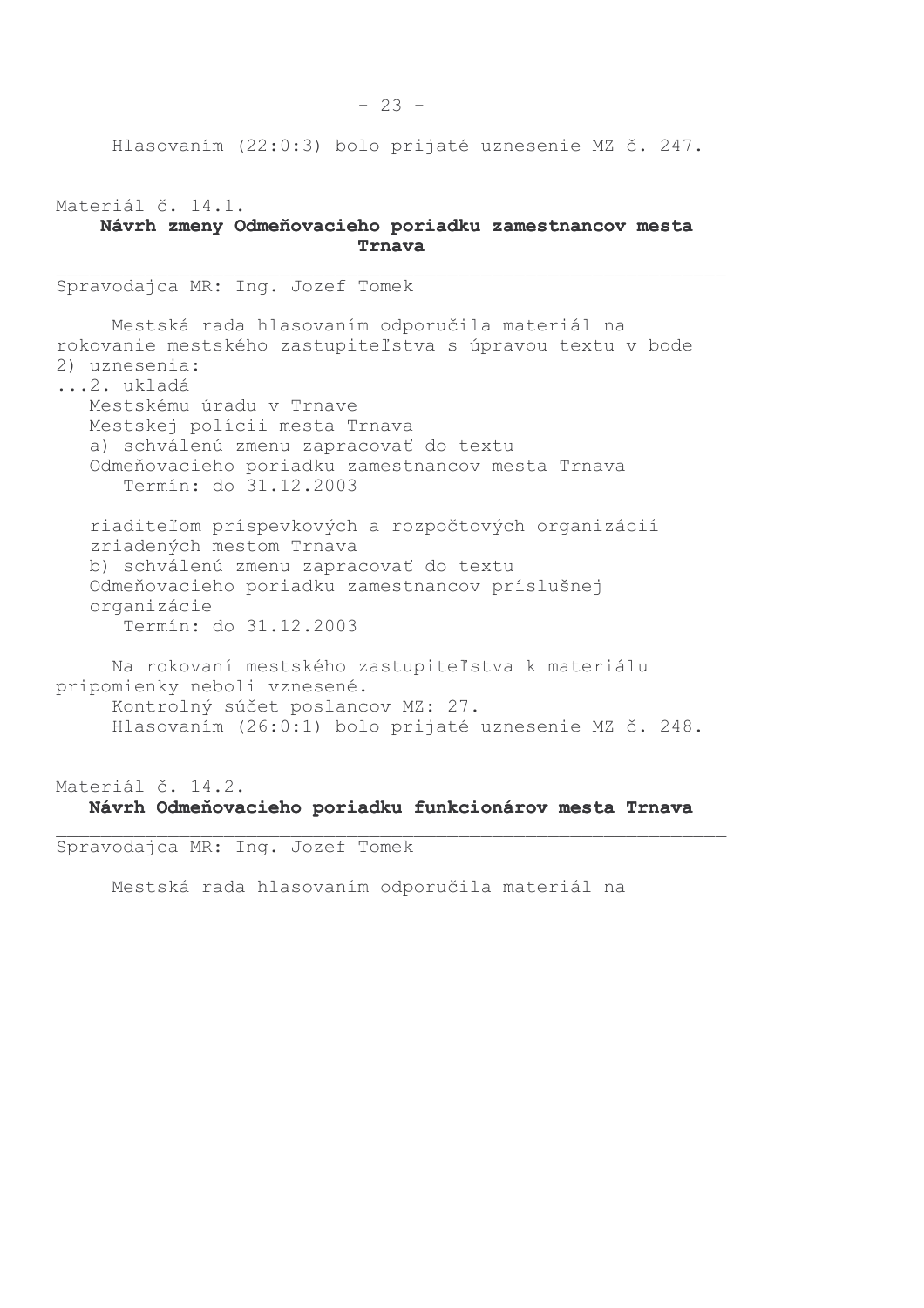rokovanie mestského zastupiteľstva bez pripomienok. Na rokovaní mestského zastupiteľstva k materiálu

pripomienky neboli vznesené.

Kontrolný súčet poslancov MZ: 25.

O návrhu mestskej rady i o uznesení sa hlasovalo súčasne.

Hlasovaním (23:1:1) bolo prijaté uznesenie MZ č. 249.

# Materiál č. 15.1. Informatívna správa o využívaní športovísk základných škôl, ktorých zriaďovateľom je mesto Trnava

Spravodajca MR: MUDr. Gabriel Pavelek

Mestská rada hlasovaním odporučila materiál na rokovanie mestského zastupiteľstva s doplnením uznesenia o bod 2) s textom:

...2. Ukladá Komisii školstva a vzdelávania MZ zaoberať sa predloženým materiálom a pripraviť návrh postupného riešenia problémov, ktoré sú v materiáli uvedené, s možnosťou zapracovania v pripravovanej koncepcii školstva Termín: do 31.1.2004....

#### Rozprava:

MUDr. Pavelek - konštatoval, že niektoré údaje v materiáli nie sú správne, preto požiadal spracovateľa materiálu o doplnenie. (Doplnok poslanci obdržali v priebehu rokovania.) Zároveň podotkol, že aj informácia v súvislosti s využívaním školských dvorov nie je presná. Pretože túto činnosť zabezpečujú všetky školy počas prázdninového obdobia. Táto skutočnosť bola overená aj z dokumentov, ktoré boli poskytnuté útvarom hlavného kontrolóra.

Na rokovaní mestského zastupiteľstva k materiálu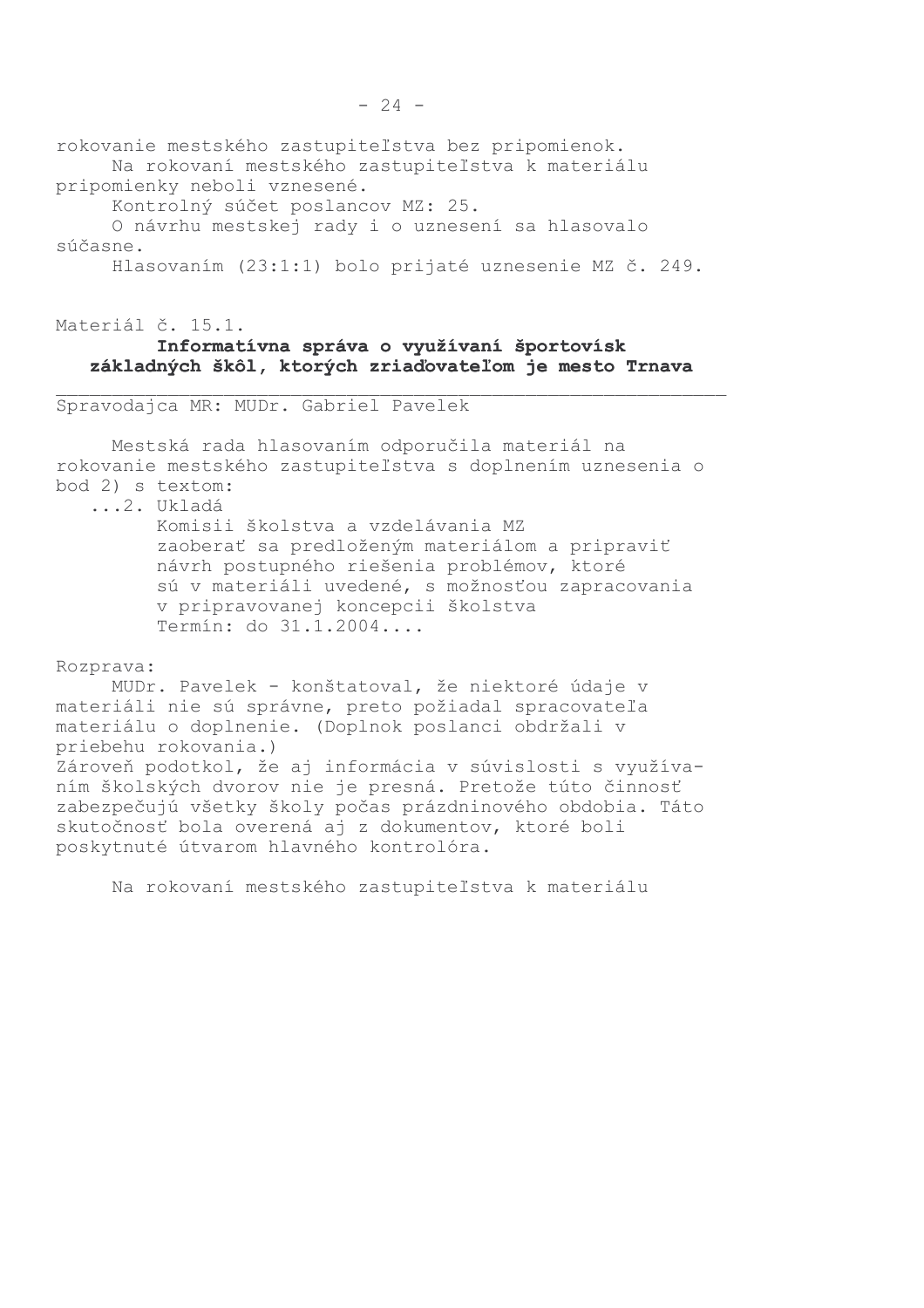pozmeňovacie návrhy neboli vznesené.

Kontrolný súčet poslancov MZ: 27.

Hlasovaním (26:0:0) bolo prijaté odporúčanie mestskej rady.

Hlasovaním (27:0:0) bolo prijaté uznesenie MZ č. 250.

Materiál č. 16.1.

## Plnenie uznesení Mestského zastupiteľstva mesta Trnava, ktorých termín plnenia je do 28.11.2003

Spravodajca MR: Ing. Ľudovít Daučo

Mestská rada hlasovaním odporučila materiál na rokovanie mestského zastupiteľstva. Na základe požiadavky gestora uznesení mestského zastupiteľstva doplniť návrh na predĺženie termínu plnenia uznesení MZ č. 752/2002 a 189/2003.

Na rokovaní mestského zastupiteľstva k materiálu pripomienky neboli vznesené. Kontrolný súčet poslancov MZ: 24. Hlasovaním (23:0:0) bolo prijaté odporúčanie mestskej rady. Hlasovaním (24:0:0) bolo prijaté uznesenie MZ č. 251.

### Rôzne:

### A)

V rámci tohto bodu programu bol prerokovaný materiál - Nájom nebytových priestorov na ul. Starohájska č. 2, Trnava, Mestská poliklinika. Ing. Bošnák, primátor mesta informoval prítomných, že predmetný materiál bol prerokovaný na rokovaní mestskej rady dňa 9.12.2003.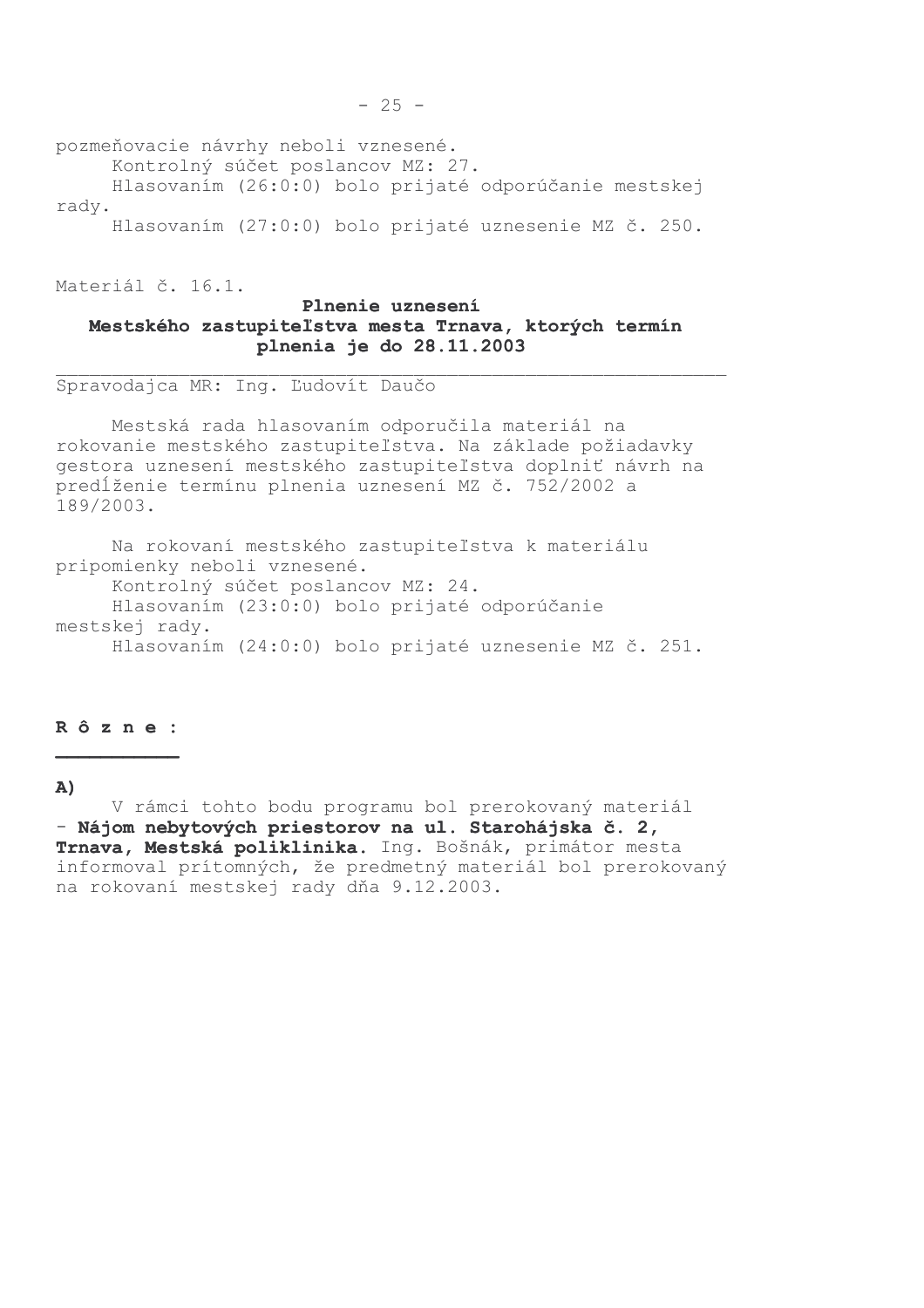Po predchádzajúcej rozprave hlasovaním (5:0:5) nebolo prijaté k materiálu uznesenie. Preto využil čl. IV. ods. 36 Rokovacieho poriadku mestskej rady. "Ak mestská rada nie je schopná prijať uznesenie v ktorejkoľvek veci, predloženej na jej rokovanie mestským zastupiteľstvom alebo primátorom, primátor predloží vec na prerokovanie mestskému zastupiteľstvu na jeho najbližšom zasadnutí."

Na požiadanie primátora mesta predložil spravodajskú správu MUDr. Gabriel Pavelek.

### Rozprava:

Ing. Bošnák, primátor mesta - konštatoval, že materiál je predložený v alternatívach, preto požiadal o vyjadrenie. Rozhodnutie je potrebné prijať, pretože mestská rada uznesením rozhodla o zrušení prenájmu a dala výpoveď z priestorov Fakultnej nemocnici v Trnave z dôvodu neplatenia nájomného a za služby.

Prof. Chmelík - zaujímal sa, čo bolo obsahom stretnutia so zástupcami nemocnice.

Ing. Daučo, DUČMR - informoval prítomných, že prvé stretnutie sa uskutočnilo za prítomnosti riaditeľa nemocnice MUDr. Šimanského a za účasti všetkých možných záujemcov na prenájom priestorov. Podotkol, že najskôr však musí byť projekt na odštátnenie predložený na ministerstvo zdravotníctva.

Určený nemôže byť jeden záujemca, ale bude robený výber. Zmluvou o budúcej nájomnej zmluve by mesto dalo všetkým príležitosť. Druhé stretnutie sa uskutočnilo za účasti zástupkyne riaditeľa nemocnice s tým, že celú záležitosť si overí a potom bude rokovať.

Pri privatizačnom projekte je potrebné dodržať podmienku využívať celý objekt na zdravotnícke účely. Ideálnym riešením by bolo, aby zariadenie prevádzkovalo Družstvo Aesculap.

Ing. Bošnák, primátor mesta - uviedol, že sa jedná o 5 oddelení, z toho na 2 sú už ďalší záujemcovia. Uzatvorili by sa zmluvy o budúcej nájomnej zmluve a v prípade, že by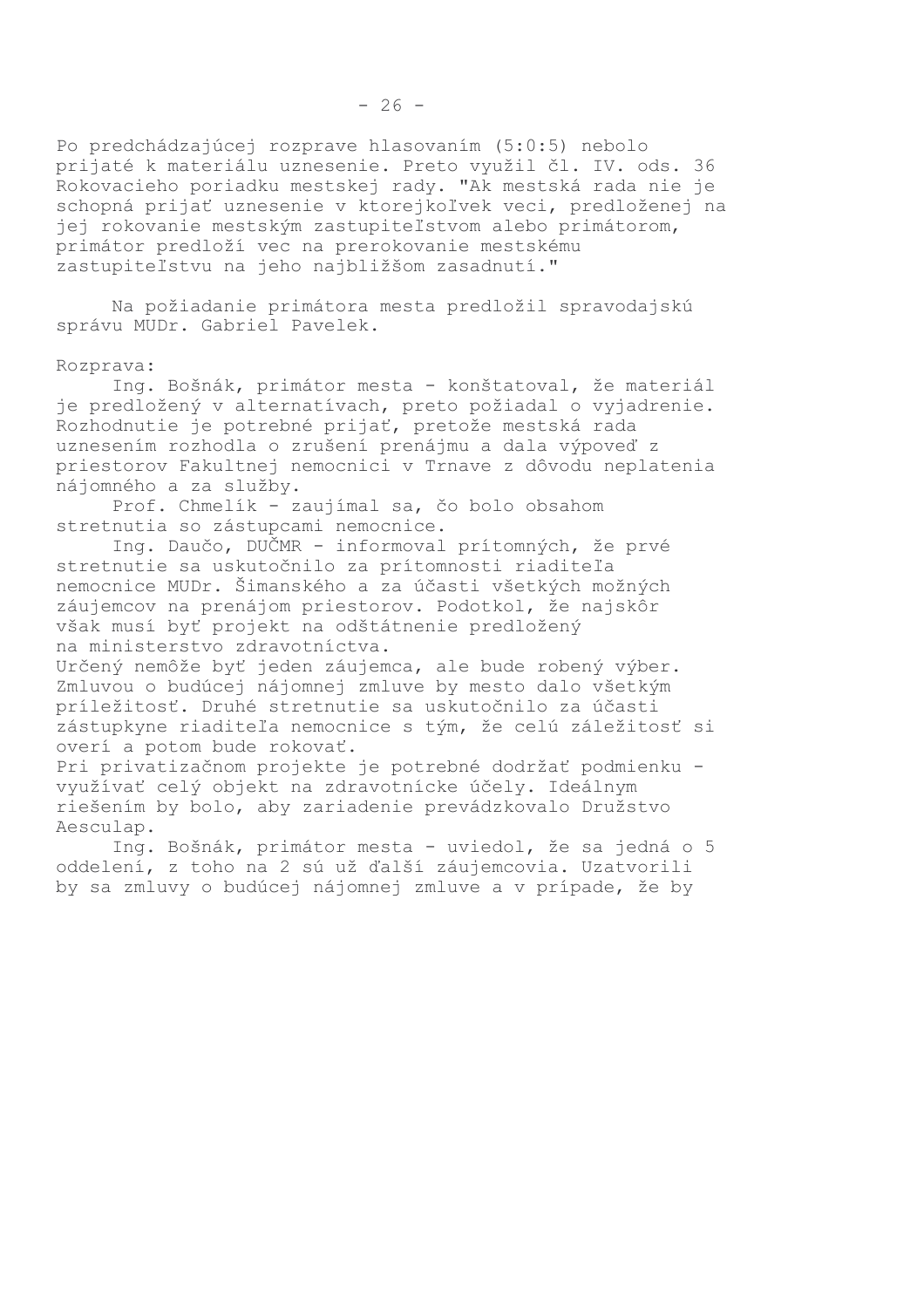záujemca nezískal licenciu, tak by sa nájom riešil s ďalším. Otázkou zostáva, či priestory ponechať ako celok alebo ich porozdeľovať po oddeleniach.

MUDr. Caudt - konštatoval, že niektoré odbory nie sú pokryté ani odborným garantom a chýba mu v materiáli zápisnica. Pretože z posledného rokovania mestskej rady mali zástupcovia mesta poverenie rokovať. Nič bližšie nie je známe ani o spoločnosti s ručením obmedzeným a počet zástupcov družstva je v spoločnosti v nepomere. Podotkol, že rád by mal informácie i o ekonomických úspechoch spoločnosti. Ide o to, či sa bude pokračovať po odbornej úrovni, bez ktorej zdravotnícke služby nepôjdu. Pretože týmto prideľovaním priestorov nepriamo sa ovplyvňuje aj táto otázka. Technika na oddeleniach je na dožitie a bude potrebné investovať milióny. Teraz rozhodovať o 4 alternatívach sa mu vidí predčasné a osobne nemôže rozhodnúť.

Ing. Bošnák, primátor mesta - nesúhlasil s vyjadrením dr. Caudta. Pretože ak má záujemca získať licenciu, potrebuje 60 dní. Pýtal sa, či má mesto záujem predlžovať agóniu, a pritom nemocnica nebude platiť ďalej. Mesto nezačalo riešiť problémy neskoro, viackrát vyzývalo nemocnicu k riešeniu. Zdravotnú starostlivosť musí však zabezpečiť, pretože tým sa zaviazalo pri transformačnom projekte. Na záver uviedol, že vec nemusel dať na riešenie mestskému zastupiteľstvu, avšak si nevie predstaviť, čo bude mesto robiť od 1.4.2004.

MUDr. Caudt - uviedol, že určitú zodpovednosť cíti a pýtal sa, či od 1.4.2004 nebude táto situácia naďalej pokračovať. Zaujímal sa, či je záruka toho, že od 1.4.2004 sa budú dlhy vyrovnávať a s.r.o. bude platiť.

Ing. Bošnák, primátor mesta - podotkol, že keď spoločnosť nebude platiť za nájomné a služby, uzatvorí sa zmluva s ďalším záujemcom. Obdobne ako u lekárov.

MUDr. Paulini - konštatoval, že vnútorný audit každého oddelenia je a treba sa obrátiť na príslušnú inštitúciu. Vyjadril súhlas s názorom primátora a rozhodnutie odporučil prijať.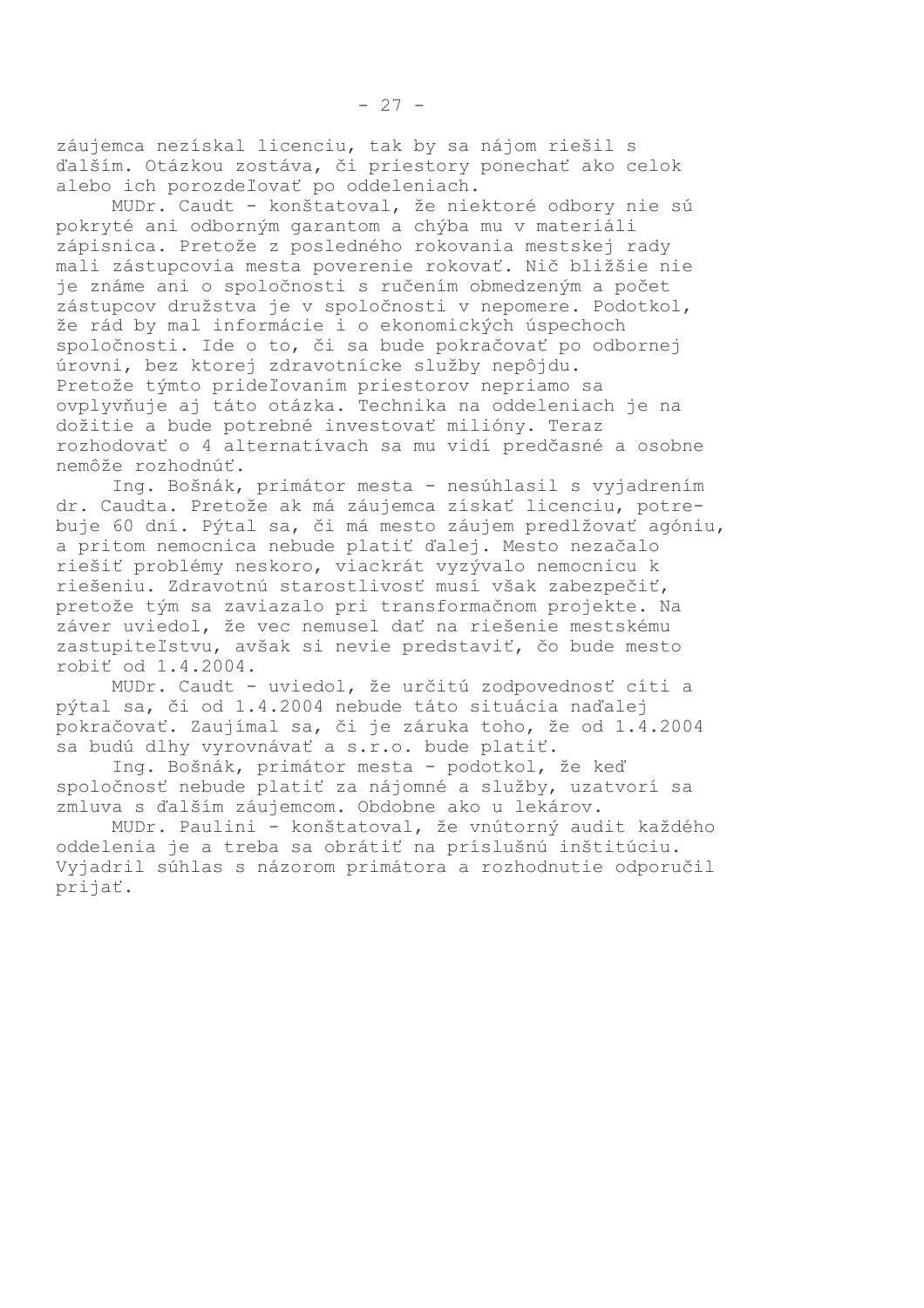Ing. Bošnák, primátor mesta - uviedol, že podmienkou vstupu do transformácie a získania licencie je i predloženie predbežného súhlasu od vlastníka budovy. Ak sa neprijme stanovisko teraz, nemôže nikto zo žiadateľov dostať licenciu a týmto spôsobom nebude nemocnica donútená k platbám.

MUDr. Pavelek - podotkol, že si uvedomuje vážnosť situácie a odcitoval predmet činnosti Družstva Aesculap zo stanov. Družstvo tvorí viac ako 120 neštátnych lekárov, ktorí vykonávajú svoju činnosť vo svojich ambulanciách na základe licencie. Pre svoju činnosť však potrebujú spoločné vyšetrovacie zložky. (Tie sú teraz predmetom rokovania). Dlh nemocnice je celkom viac ako 600 mil. Sk a veľmi ťažké je dopracovať sa k reálnym číslam. Nemocnicu nemôžeme donútiť k predloženiu hospodárskych výsledkov. Pri prevádzkovaní týchto zariadení však bola nemocnica hlboko stratová. Družstvo na základe všetkých poznatkov hľadalo niekoho, kto by bol ochotný ísť do tejto záležitosti ekonomicky. Spoločnosťou, ktorá bola schopná s družstvom rokovať bola LAB OFIS. Na základe rokovaní bola založená spoločnosť spoločenskou zmluvou, kde 34% má družstvo a zvyšok pán Hargaš. Bol i účastníkom rokovania s nemocnicou, kde túto vec deklaroval. V spoločnosti je možno rozhodovať majoritným podielom spoločníka, konatelia konajú spoločne. Družstvo si ponechalo kontrolu nad účtovníctvom firmy. Štatutárny zástupca za družstvo má absolútny morálny kredit - MUDr. Schmiesterová. Zmluva, ktorá bola uzatvorená bola preverená aj právnickou kanceláriou.

Spoločnosť LAB-OFIS má záujem o odštátnenie a prevádzkovanie všetkých tých zložiek, ktoré ešte zostali. Podporoval alternatívu A) s podmienkami: že zmluva platí len vtedy, ak bude spoločnosť fungovať v tejto forme, záruky dá zmluva o budúcej nájomnej zmluve a keď spoločnosť nebude platiť za nájom a služby, zmluva bude vypovedaná.

Ing. Tomek - konštatoval, že v prípade takéhoto prezentovania situácie v mesiaci september 2003 sa tento problém riešiť nemusel. Zaujímal sa, akým spôsobom prebehne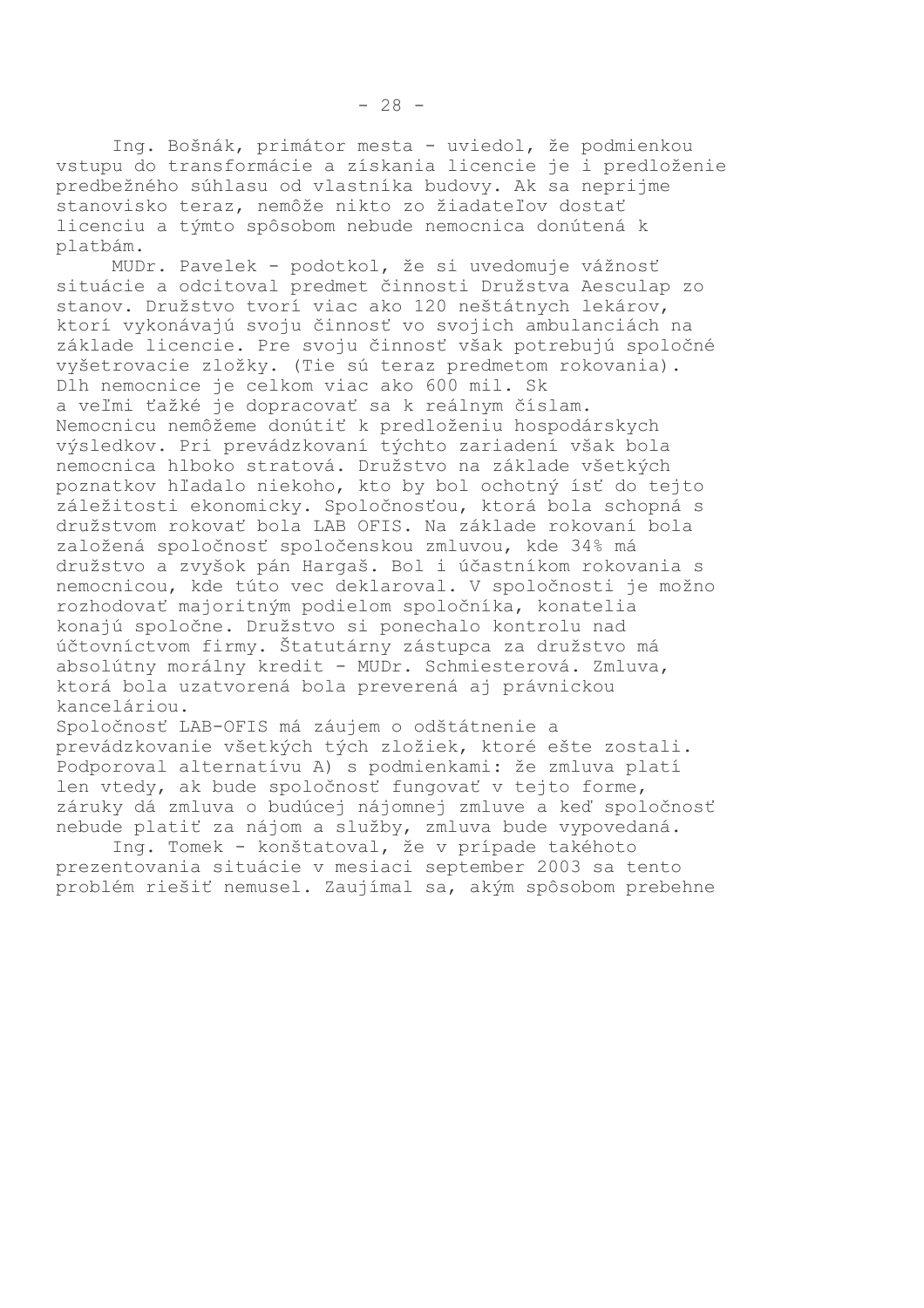prevod zariadenia po odštátnení a prečo doterajšia primárka nechcela zobrať funkciu garanta.

MUDr. Caudt - uviedol, že dlh nemocnice nemožno akceptovať, avšak je to problém celoštátny. Prístrojové zariadenie je ekonomickou záležitosťou prenajímateľa. Žiadal však informáciu o audite spoločnosti, ktorá chce s družstvom spolupracovať. Pretože v mesiaci február 2003 bol jediný záujemca a v priebehu určitého obdobia sa nabaľovali ďalší. Niektorí z garantov mali záujem zapojiť sa do s.r.o. avšak to je tvrdenie proti tvrdeniu.

MUDr. Pavelek - podotkol, že súhlas o zaradenie do privatizácie žiada nemocnica a v prípade, že ho dostane, vypíše výberové konanie.

Ing. Bošnák, primátor mesta - ukončil rozpravu a dal hlasovať o návrhu v zmysle alternatívy A).

Ing. Tomek - odporučil zapracovať i podmienky, o ktorých hovoril dr. Pavelek.

Ing. Bošnák, primátor mesta - uviedol, že podmienky nemôžu byť v takej forme stanovené. Zariadenie však musí byť samozrejme prevádzkované podľa všetkých týchto činností.

Kontrolný súčet poslancov MZ: 26. Hlasovaním (21:0:5) bol prijatý návrh alternatívy A). Hlasovaním (23:0:3) bolo prijaté uznesenie MZ č. 252.

### $B)$

Ing. Daučo, DUČMR - odovzdal primátorovi mesta ocenenie, ktoré bolo udelené v II. etape, bez poradia mestu Trnava Nadáciou "Slovensko bez bariér". Ocenenie mesto Trnava získalo v súvislosti s riešením bezbariérových prístupov pre handycapovaných občanov. Poďakoval primátorovi mesta a všetkým ostatným, ktorí sa o toto zaslúžili.

## $C)$

Prof. Chmelik - v mene majiteľky predajne a výstavnej galérie na Hlavnej ulici, pani Dókovej odovzdal poslancom mestského zastupiteľstva zvonček, ktorý symbolizuje nielen Vianoce.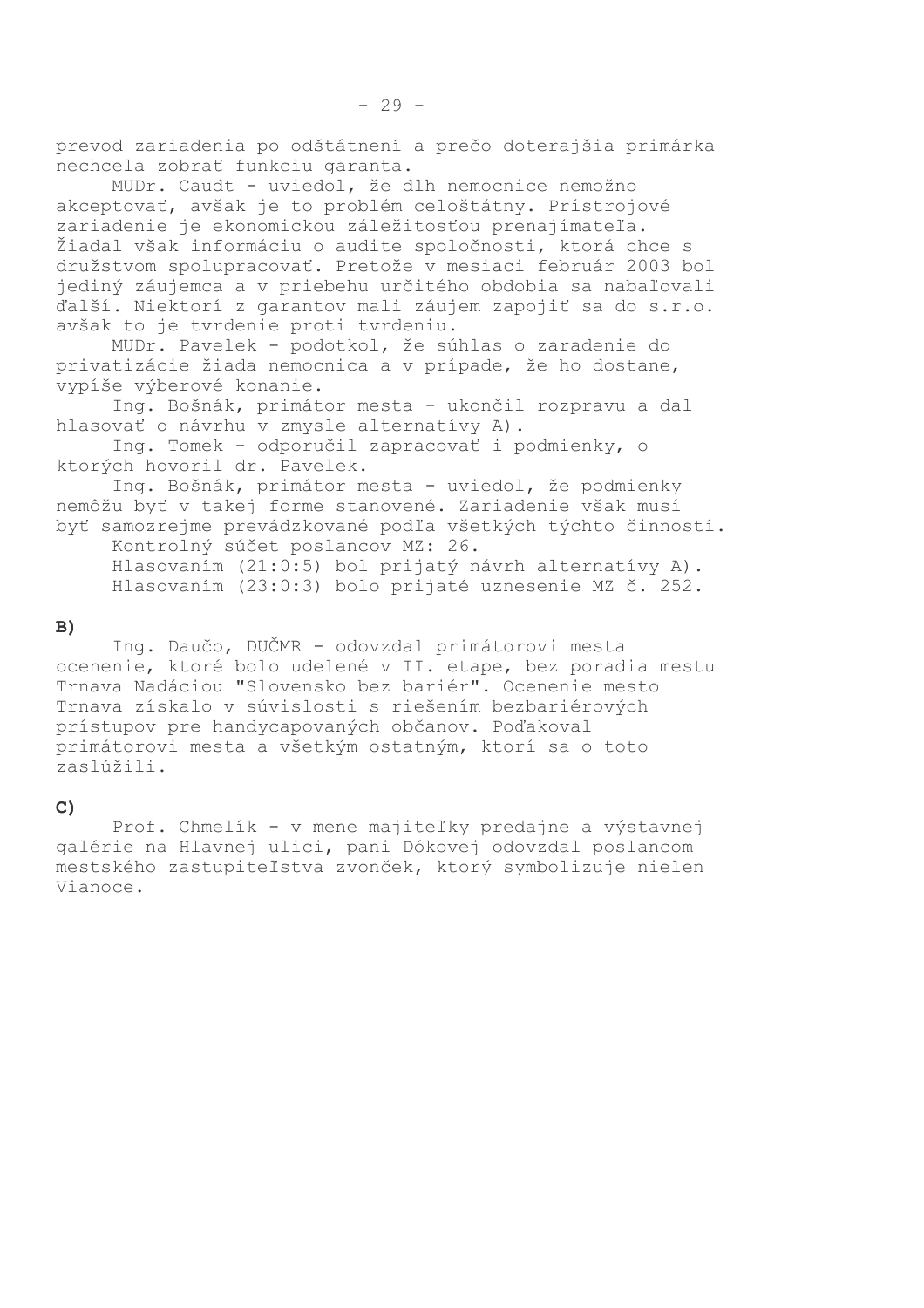Primátorovi mesta odovzdal obrazovú maľbu symbolizujúcu návštevu sv. Otca Jána Pavla II. v meste Trnava za prípravu a vedenie návštevy.

### D)

Ing. Bošnák, primátor mesta v mene všetkých zablahoželal jubilantom - poslancom mestského zastupiteľstva pri príležitosti okrúhlych životných jubileí : Prof. Bohumil Chmelik 65 rokov Ing. Janka Drábiková 45 rokov Eduard Čechovič 45 rokov.

V zmysle schváleného programu rokovania nasledoval bod "interpelácie poslancov mestského zastupiteľstva".

Ing. Daučo, DUČMR - odporučil interpelácie predložiť v písomnej forme.

Hlasovaním (22:2:3) bol návrh schválený.

Ing. Bošnák, primátor mesta - v rámci svojho vystúpenia skonštatoval, že rok 2003 bol symbolickým 13. rokom samosprávy. Priniesol hektickú dobu a pre väčšinu zamestnancov mestského úradu priniesol veľké vypätie. Príčinou bol deň 15.1.2003, keď sa objavila informácia o tom, že PSA Peugeot Citroen bude investovať v meste Trnava. Cez rozpočet mesta v súvislosti s touto akciou prešla 1 mld. 700 mil. Sk štátnych prostriedkov. Zo strany mesta boli všetky termíny, ktorými sa mesto zaviazalo, splnené. Ďalším historickým okamihom bol 11.9.2003, keď na návštevu mesta prišiel sv. Otec Ján Pavol II. Poďakoval preto všetkým, ktorí priložili ruku k dielu a návšteva, ktorá nemala byť sa uskutočnila. A tiež i celému organizačnému štábu a všetkým ostatným, ktorí akciu zabezpečili bez akých-koľvek rušivých momentov.

Mesto pribralo ďalšie kompetencie, budoval sa stavebný úrad, ktorý aktivity zvládol k veľkej spokojnosti. Rok 2003 bol teda obrovským vypätím všetkých ľudí. Bol to